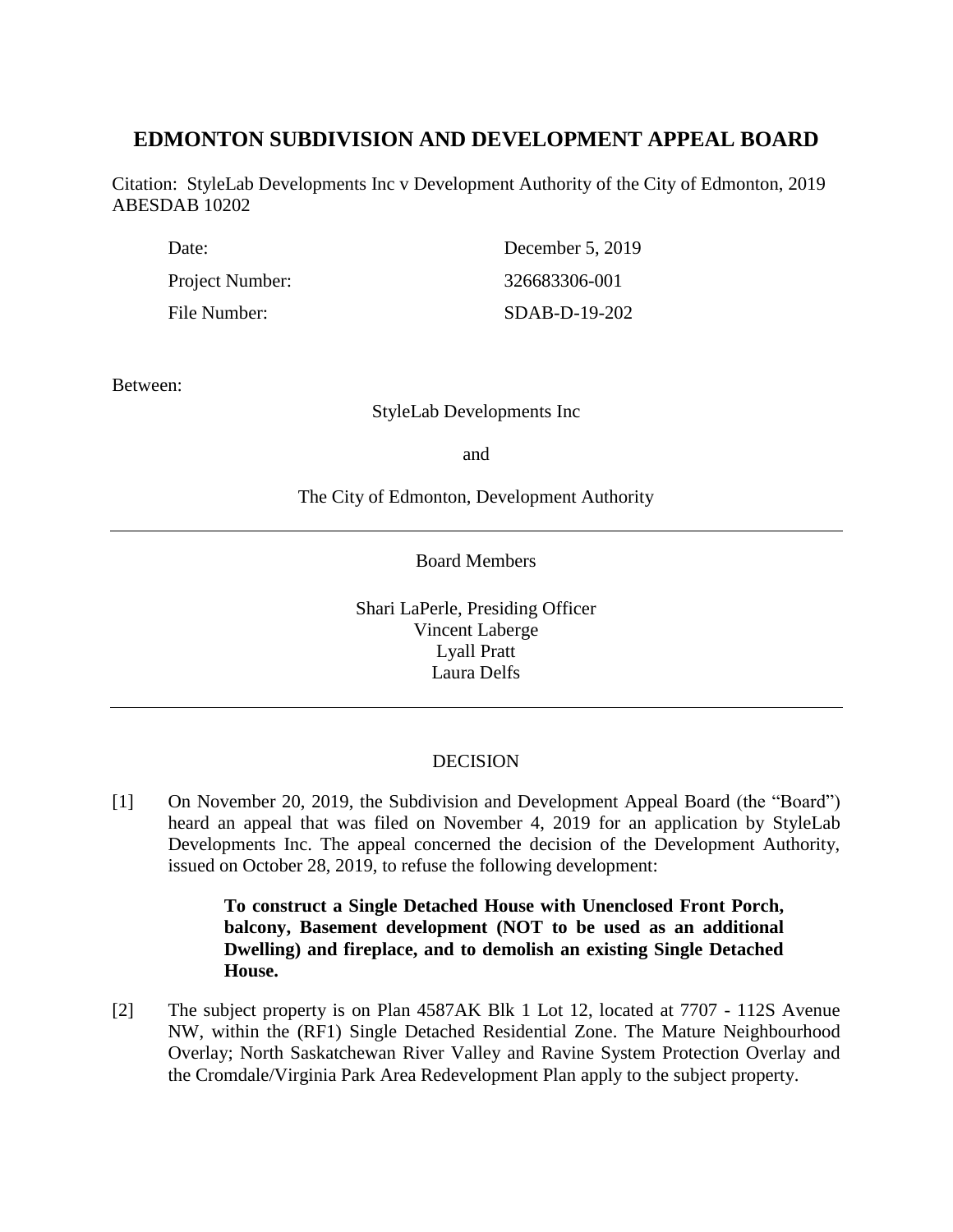- [3] The following documents were received prior to the hearing and form part of the record:
	- Copy of the refused Development Permit, proposed plans, and a response from Integrated Infrastructure Services;
	- The Development Officer's written submission;
	- The Appellant's written submissions and revised plans; and
	- An Online response from an adjacent property in support of the proposed development.

### **Preliminary Matters**

- [4] At the outset of the appeal hearing, the Presiding Officer confirmed with the parties in attendance that there was no opposition to the composition of the panel.
- [5] The Presiding Officer outlined how the hearing would be conducted, including the order of appearance of parties, and no opposition was noted.
- [6] The appeal was filed on time, in accordance with section 686 of the *Municipal Government Act*, RSA 2000, c M-26.

## **Summary of Hearing**

- *i) Position of the Development Officer, K. Payne*
- [7] Mr. Payne circulated the application as outlined in section 814 of the Mature Neighbourhood Overlay due to an excess in the allowable Height.
- [8] The notice was sent out with a variance of 10.7 metres allowing time for feedback before issuing the decision.
- [9] A Development Officer does not have the authority to vary Height as outlined in section 11 of the *Edmonton Zoning Bylaw*.
- [10] The notice was sent out with the wrong calculation. The Height should have been 10.98 metres and not 10.7 metres. The initial Height calculation was based on using the average elevation at the corners of the site.
- [11] Once he realized there was an error, he contacted the Appellant and asked if they could provide revised plans to lower the Height of the house to meet 10.7 metres.
- [12] Mr. Payne confirmed that based on the revised plans, the Appellant was able to reduce the Height keeping the proposed development in line with the 10.7-metre variance that was circulated to the community.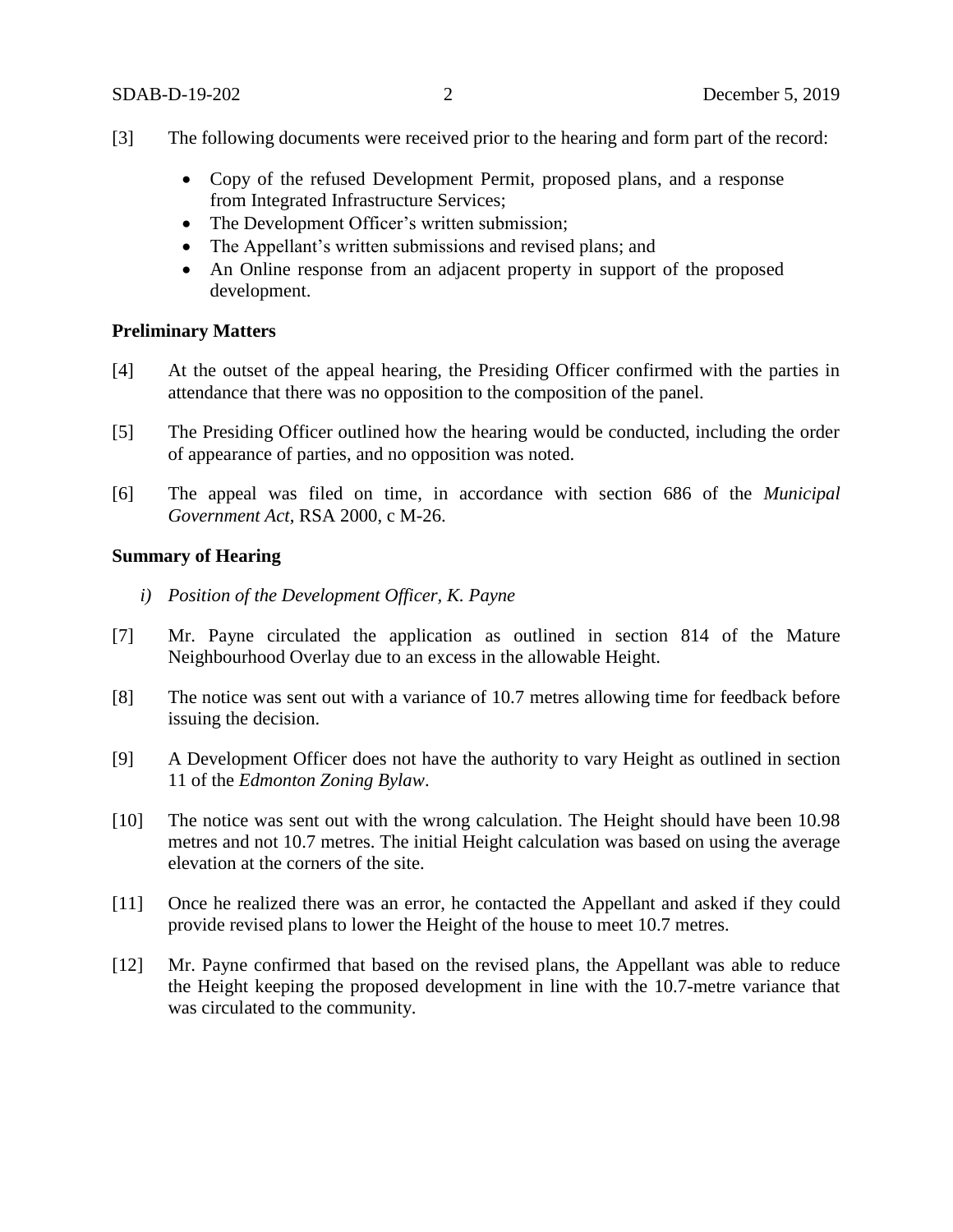- *ii) Position of the Appellant, T. Kalita, property owner of the subject Site*
- [13] Mr. Kalita referred to his PowerPoint presentation that was submitted to the Board.
- [14] He and his partner have worked with their builder and neighbours for several months to develop plans for a single detached house that would meet their needs.
- [15] In their opinion, the excess in Height will not materially interfere with or affect the use, enjoyment or value of neighbouring properties.
- [16] In the preliminary design, they identified early on that there would be an excess in Height due to the roof design and needing adequate clearance from the stairway landing and ceiling on the third floor.
- [17] They consulted with their neighbours to ensure they were comfortable with the proposed development before the development permit application was submitted.
- [18] During community consultation, they shared a full set of plans, and received support from neighbouring property owners, which included both of the abutting properties.
- [19] Once the Development Officer finalized the Height calculation and rendered a decision, they canvassed the neighbourhood and received support for the proposed development with an excess in Height of 1.24 metres from the average grade of the lot to the peak of the roof for total of 11.64 metres and 2.08 metres from the average grade of the lot to the midpoint of the roof for a total of 10.98 metres.
- [20] The Development Officer informed them that the consultation letter circulated by the City contained an error indicating that the proposed Height to the midpoint is 10.7 metres instead of 10.98 metres, while there was no error in the proposed roof peak Height.
- [21] The Development Officer asked if they would be willing to reduce the finished floor Height by 0.09 metres and use an alternative method to determine average grade to bring it within 10.7 metres to the midpoint.
- [22] They worked with the surveyor, designer, and builder and were able to reduce the Height to the midpoint in order to align with the consultation letter that was sent out, which is an overall reduction of 0.28 metres from what was petitioned to the neighbours.
- [23] In regard to the neighbourhood context, this part of Cromdale is experiencing a transition from single-storey bungalows to multi-storey homes. Over the years, a number of properties have been redeveloped on the blockface.
- [24] There are no neighbours to the north or south as it is green space, and the rear yards are south facing. The proposed development is located to the north of the subject site so sunlight will not be impacted.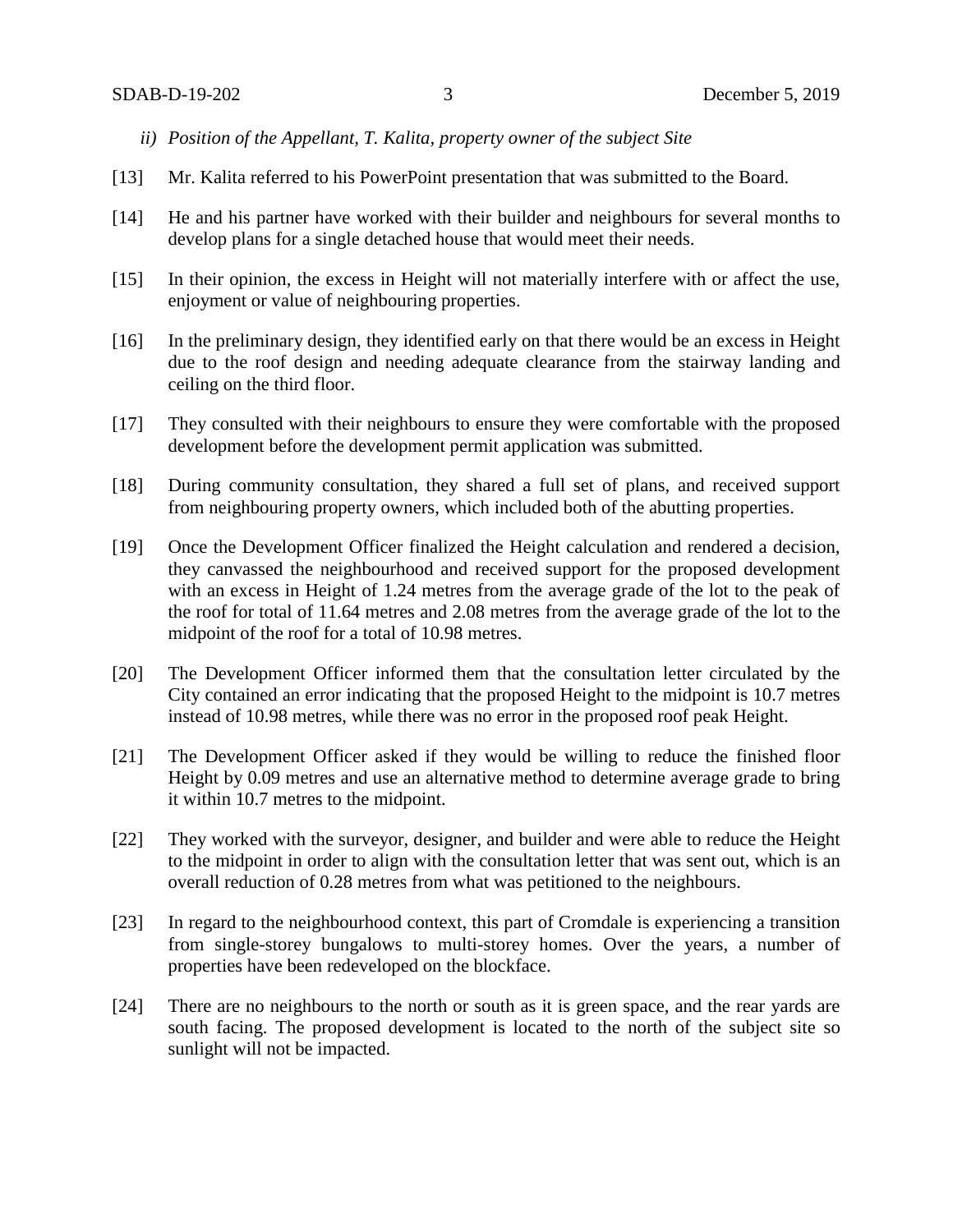- [25] They spent a significant amount of time taking the design of the house into consideration to mitigate any impacts on the neighbours by adding architectural articulation to the house through the inclusion of two gables in the roof design, adding varying materials to the façade to increase privacy, and containing the additional Height within the first 11.53 metres of the house.
- [26] By recessing the Height back from the front of the house; it will also mitigate any impact that might be seen from the sidewalk.
- [27] Mr. Kalita provided the following information in response to questions by the Board:
	- a. The Development Officer made an error in the Height calculation but nothing else has changed in the revised plans.
	- b. When they consulted with neighbouring property owners they were using the Height variance based on the Development Officer's calculation.
	- c. They compiled a neighbourhood petition from the amended plans.
	- d. They are agreeable to the suggested conditions of the Development Officer.
	- e. The Development Officer circulated the proposed plans to the City Engineer who did not have any concerns.

## **Decision**

- [28] The appeal is **ALLOWED** and the decision of the Development Authority is **REVOKED**. The development is **GRANTED**, subject to the following **CONDITIONS**:
	- 1. The proposed approved development shall be constructed in accordance with the Revised Stamped Plans.
	- 2. This Development Permit authorizes the development of a Single Detached House with Unenclosed Front Porch, balcony, Basement development (NOT to be used as an additional Dwelling) and fireplace, and to demolish an existing Single Detached House.
	- 3. WITHIN 14 DAYS OF APPROVAL, prior to any demolition or construction activity, the applicant must post on-site a development permit notification sign (Section 20.6).
	- 4. Landscaping shall be installed and maintained in accordance with Section 55.
	- 5. Frosted or translucent glass treatment shall be used on windows to minimize overlook into adjacent properties (Reference Section 814.3.8).
	- 6. Platform Structures located within a Rear Yard or interior Side Yard, and greater than 1.0 m above the finished ground level, excluding any artificial embankment, shall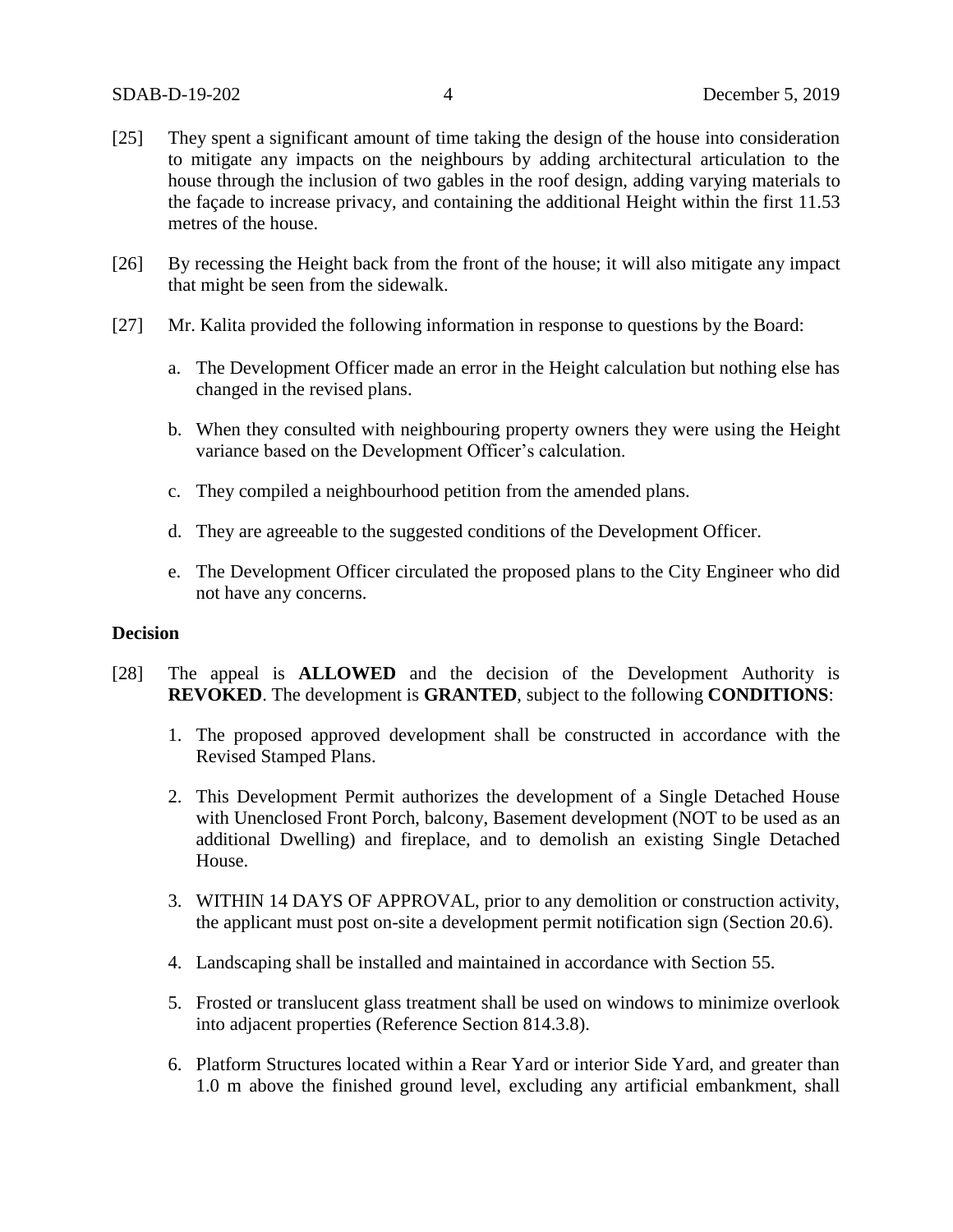provide Privacy Screening to prevent visual intrusion into Abutting properties. (Reference Section 814.3.9).

- 7. No swimming pool or comparable water retention structure should be constructed at the site, and permanent sprinkler or irrigation systems should also not be constructed or installed.
- 8. Roof leaders, downspouts, and sump pump discharge spouts should be connected to the storm sewer system, where possible, or discharge must be directed away from the slopes.
- 9. Any proposed re-grading of the site must be undertaken only in accordance with the recommendations of a qualified geotechnical consultant.
- 10. Grading must not involve any attempt to direct or channel water toward the slopes.
- 11. Water must also not be allowed to accumulate or pond on the property.
- 12. In addition, the retention of existing vegetation during site development is considered highly desirable, and all vegetation on the ravine slopes must be maintained.
- 13. The applicant shall be responsible to mitigate all geotechnical risks to surrounding properties and structures arising from the proposed development.
- 14. It is strongly encouraged that the owner / resident and applicant to obtain a sitespecific geotechnical engineering slope stability assessment and the guidance of a geotechnical engineer to better define and manage the risk to their property and development. The owner is encouraged to obtain the recommendations of a geotechnical engineer to better define and manage the risk to their property and development.

#### Advisements:

- 1. Lot grades must match the Edmonton Drainage Bylaw 18093 and/or comply with the Engineered approved lot grading plans for the area. Contact Lot Grading at 780-496- 5576 or lot.grading@edmonton.ca for lot grading inspection inquiries.
- 2. Any proposed change from the original approved drawings is subject to a revision/reexamination fee. The fee will be determined by the reviewing officer based on the scope of the request and in accordance with current fee schedules. A review fee may be collected for each change request.
- 3. Unless otherwise stated, all above references to "section numbers" refer to the authority under the Edmonton Zoning Bylaw 12800.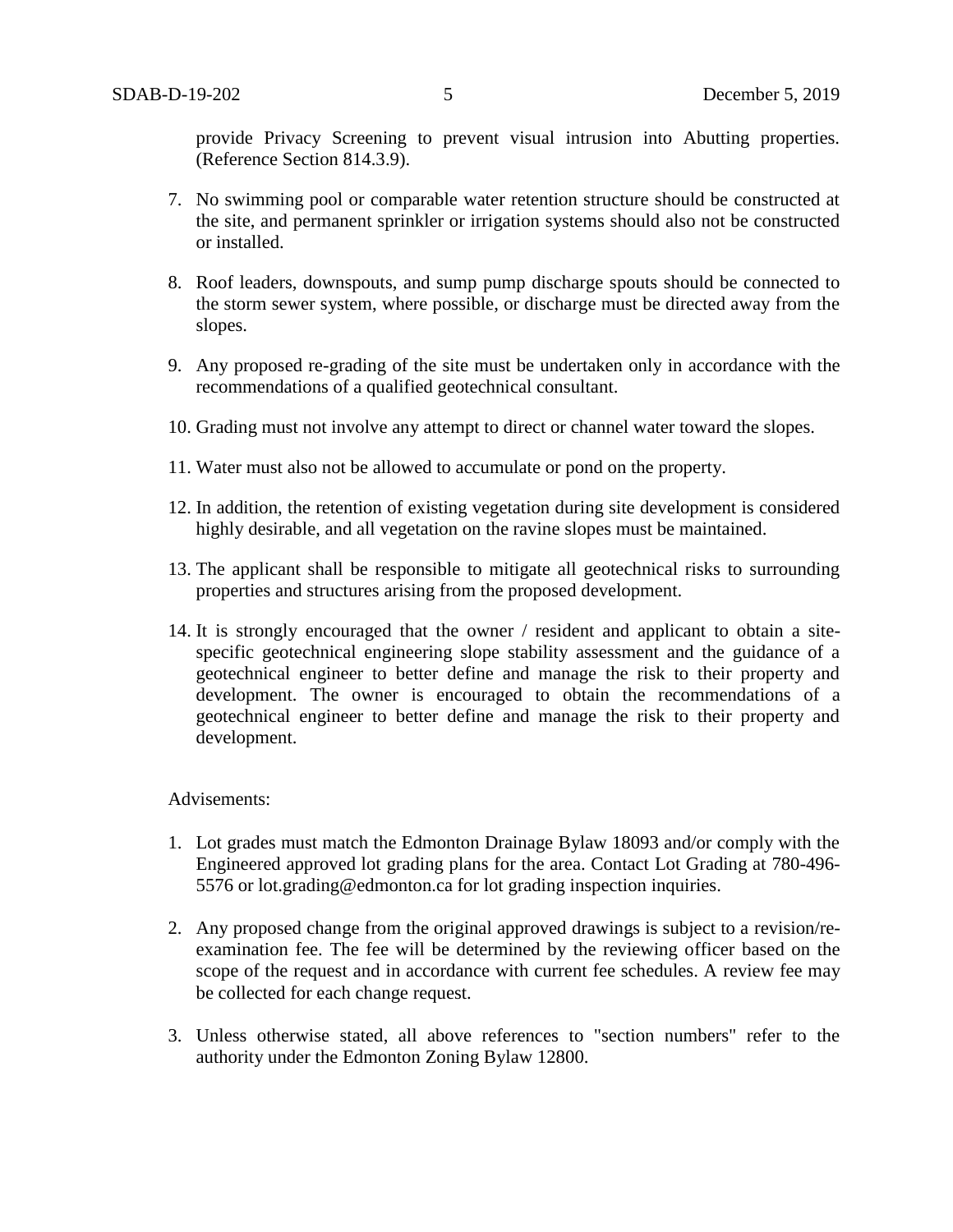- 4. A Building Permit is required for any construction or change in use of a building. Please contact the 311 Call Centre for further information.
- [29] In granting the development the following variances to the *Edmonton Zoning Bylaw* are allowed:
	- 1. The maximum allowed Height to the midpoint of the roof of 8.9 metres per section 814.3(5) is varied to allow for an excess of 1.8 metres, thereby increasing the maximum Height to 10.7 metres.
	- 2. The maximum allowed Height to the peak of the roof of 10.4 metres per section 52.2(c) is varied to allow for an excees of 1.2 metres, thereby increasing the maximum Height to 11.6 metres.

## **Reasons for Decision**

- [30] The proposed development, a Single Detached House with Unenclosed Front Porch, balcony, Basement development (NOT to be used as an additional Dwelling) and fireplace, and to demolish an existing Single Detached House, is a Permitted Use in the (RF1) Single Detached Residential Zone.
- [31] The Development Officer undertook community consultation as outlined in section Section 814.5 of the *Edmonton Zoning Bylaw* as there was a variance to Height in the Mature Neighbourhood Overlay.
- [32] Adjacent to the subject Site there exist Single Detached Houses to the east and west, a substantial (A) Zone ravine to the south, and an (AP) park space to the north.
- [33] The Board heard submissions from the Appellant regarding the proposed development and its potential impacts. The Board noted that the proposed development as submitted will meet the Purposes of the many applicable statutory plans: the RF1 Zone, the Mature Neighbourhood Overlay, the North Saskatchewan River Valley and Ravine System Protection Overlay, and the Cromdale/Virginia Park Area Redevelopment Plan.
- [34] While the Appellant did receive a report from Geotechnical Engineers at the City of Edmonton Integrated Infrastructure Services, in response to circulation from the Development Officer, the recommendations presented therein do not preclude this development from being permitted.
- [35] The Board accepts the arguments of the Appellant that there will be no sun shadowing effect on the two abutting neighbours as there is only park space to the north and south of the subject Site and the excess Height is contained within the (north) front 11.6 metres of the proposed development, which also mitigates a sun shadowing effect.
- [36] The excess in Height is due to the proposed gable design of the House which the Appellant described as part of the architectural treatment including varying roof lines using a variety of materials and a loft overlooking the rear yard.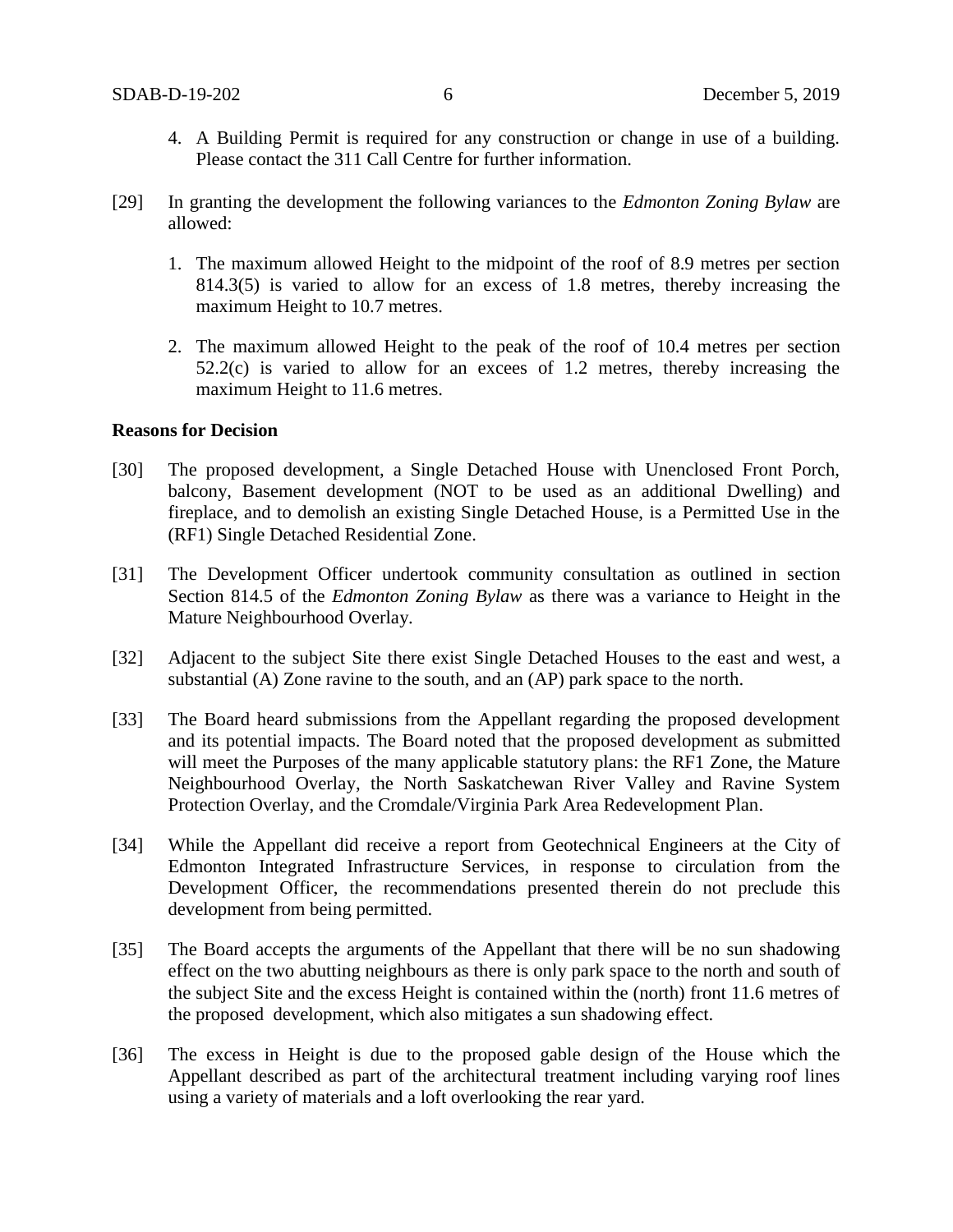- [37] The Board finds, based on the submissions received, that the required variances to Height are in scale to surrounding residential development. The Board accepted the Appellant's desire to include extra ceiling Height in the stairway and landing allowances for access to the top floor and rear balcony of the development, given there were no undue impacts demonstrated. A significant mitigating feature to any potential impacts from Height is the roof feature where the highest peak point is not on the immediate street face, but massed appropriately in the middle of the Single Detached House. The Board also noted that the Development Officer has no discretion to vary Height.
- [38] The Appellant discussed their development plans with their neighbours and received support for the proposed development as evidenced in a petition. Also, the Development Officer noted in their Written Submissions that during their Community Consultation they received one letter of support from a property within 30 metres of the Site.
- [39] No opposition was received from neighbouring property owners and no one appeared in opposition at the hearing. There was also no opposition received by the SDAB from the Community League.
- [40] Based on the above, it is the opinion of the Board that the proposed development will not unduly interfere with the amenities of the neighbourhood, nor materially interfere with or affect the use, enjoyment or value of neighbouring parcels of land.

Showshank

Shari LaPerle, Presiding Officer Subdivision and Development Appeal Board

CC: City of Edmonton, Development & Zoning Services, Attn: K. Payne / A. Wen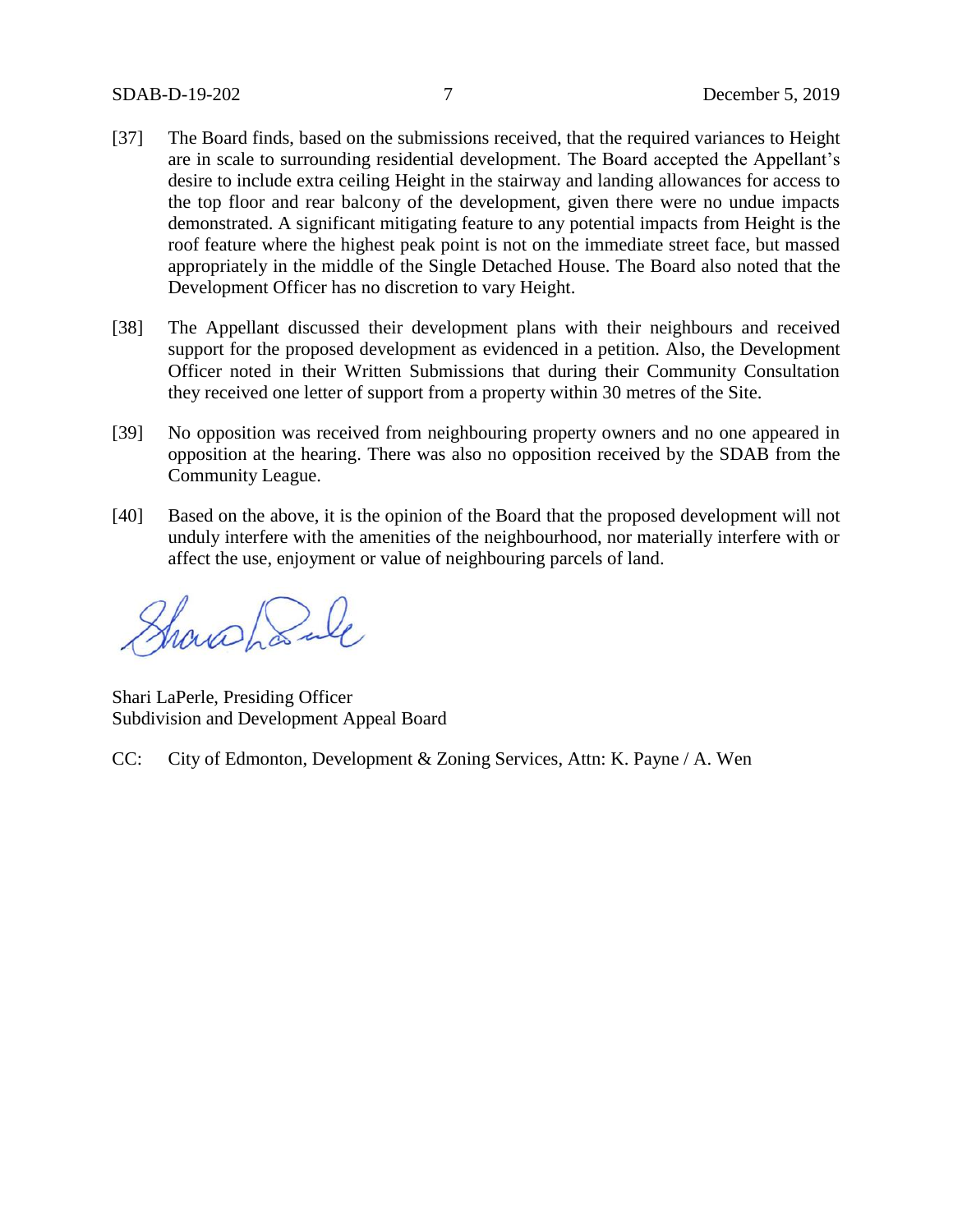## **Important Information for the Applicant/Appellant**

- 1. This is not a Building Permit. A Building Permit must be obtained separately from Development & Zoning Services, located on the 2nd Floor, Edmonton Tower, 10111 – 104 Avenue NW, Edmonton, AB T5J 0J4.
- 2. Obtaining a Development Permit does not relieve you from complying with:
	- a) the requirements of the *Edmonton Zoning Bylaw*, insofar as those requirements have not been relaxed or varied by a decision of the Subdivision and Development Appeal Board,
	- b) the requirements of the *Alberta Safety Codes Act*,
	- c) the *Alberta Regulation 204/207 – Safety Codes Act – Permit Regulation*,
	- d) the requirements of any other appropriate federal, provincial or municipal legislation,
	- e) the conditions of any caveat, covenant, easement or other instrument affecting a building or land.
- 3. When an application for a Development Permit has been approved by the Subdivision and Development Appeal Board, it shall not be valid unless and until any conditions of approval, save those of a continuing nature, have been fulfilled.
- 4. A Development Permit will expire in accordance to the provisions of section 22 of the *Edmonton Zoning Bylaw, Bylaw 12800*, as amended.
- 5. This decision may be appealed to the Alberta Court of Appeal on a question of law or jurisdiction under section 688 of the *Municipal Government Act*, RSA 2000, c M-26. If the Subdivision and Development Appeal Board is served with notice of an application for leave to appeal its decision, such notice shall operate to suspend the Development Permit.
- 6. When a decision on a Development Permit application has been rendered by the Subdivision and Development Appeal Board, the enforcement of that decision is carried out by Development & Zoning Services, located on the 2nd Floor, Edmonton Tower, 10111 – 104 Avenue NW, Edmonton, AB T5J 0J4.

*NOTE: The City of Edmonton does not conduct independent environmental checks of land within the City. If you are concerned about the stability of this property for any purpose, you should conduct your own tests and reviews. The City of Edmonton, when issuing a development permit, makes no representations and offers no warranties as to the suitability of the property for any purpose or as to the presence or absence of any environmental contaminants on the property.*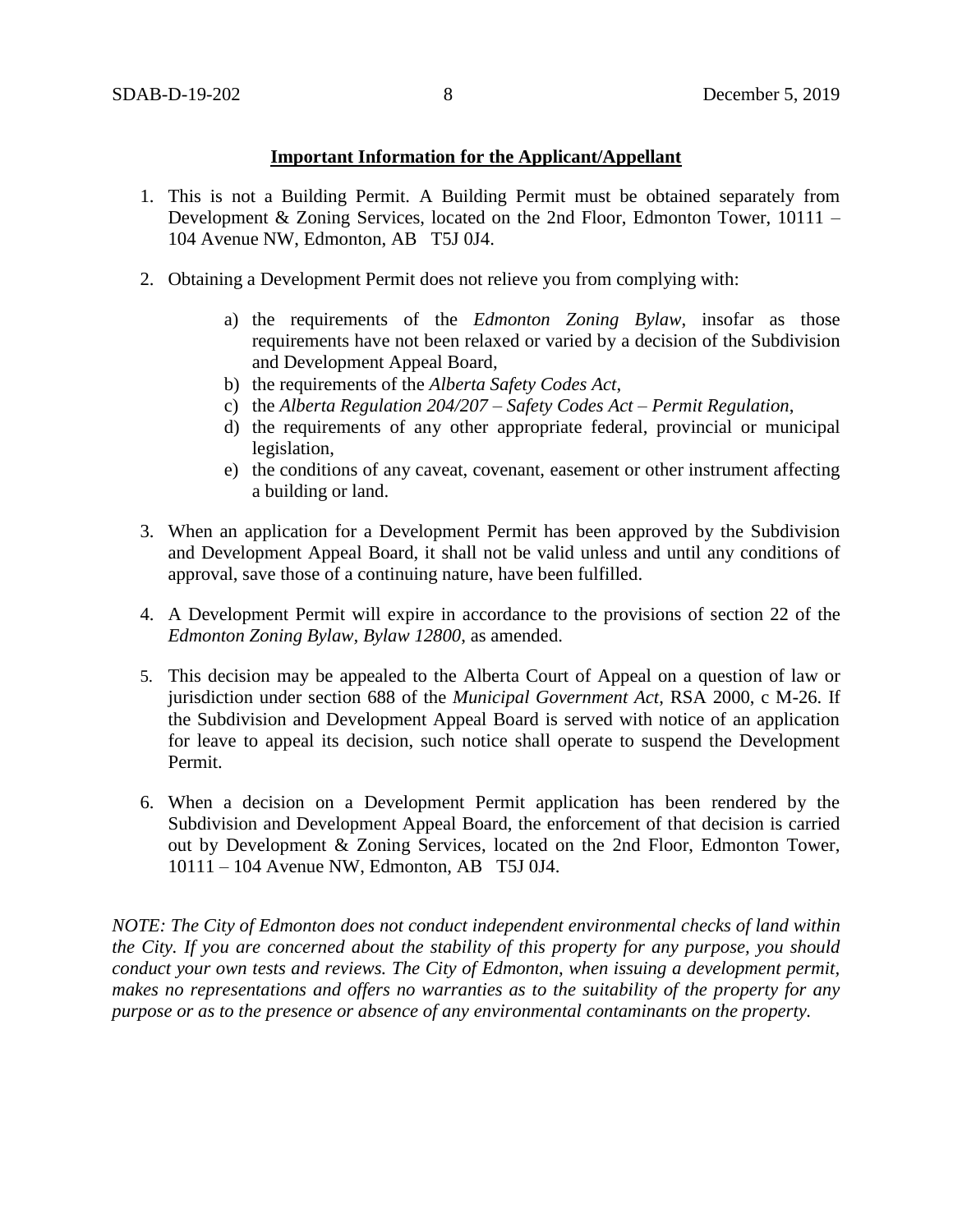# **EDMONTON SUBDIVISION AND DEVELOPMENT APPEAL BOARD**

Citation: Candice Hoyt v Development Authority of the City of Edmonton, 2019 ABESDAB 10203

| Date:           | December 5, 2019 |
|-----------------|------------------|
| Project Number: | 340735686-001    |
| File Number:    | $SDAB-D-19-203$  |

Between:

Candice Hoyt

and

## The City of Edmonton, Development Authority

Board Members

Shari LaPerle, Presiding Officer Vincent Laberge Chris Buyze Laura Delfs Lyall Pratt

# DECISION

[1] On November 20, 2019, the Subdivision and Development Appeal Board (the "Board") heard an appeal that was filed on November 3, 2019 for an application by Candice Hoyt. The appeal concerned the decision of the Development Authority, issued on October 28, 2019, to refuse the following development:

# **To operate a Major Home Based Business (Bed and Breakfast - Airbnb with 1 Sleeping Unit).**

- [2] The subject property is on Plan 194AW Lots A,X, located at 9366 Cameron Avenue NW, within the (RF2) Low Density Infill Zone. The Mature Neighbourhood Overlay and the Riverdale Area Redevelopment Plan apply to the subject property.
- [3] The following documents were received prior to the hearing and form part of the record: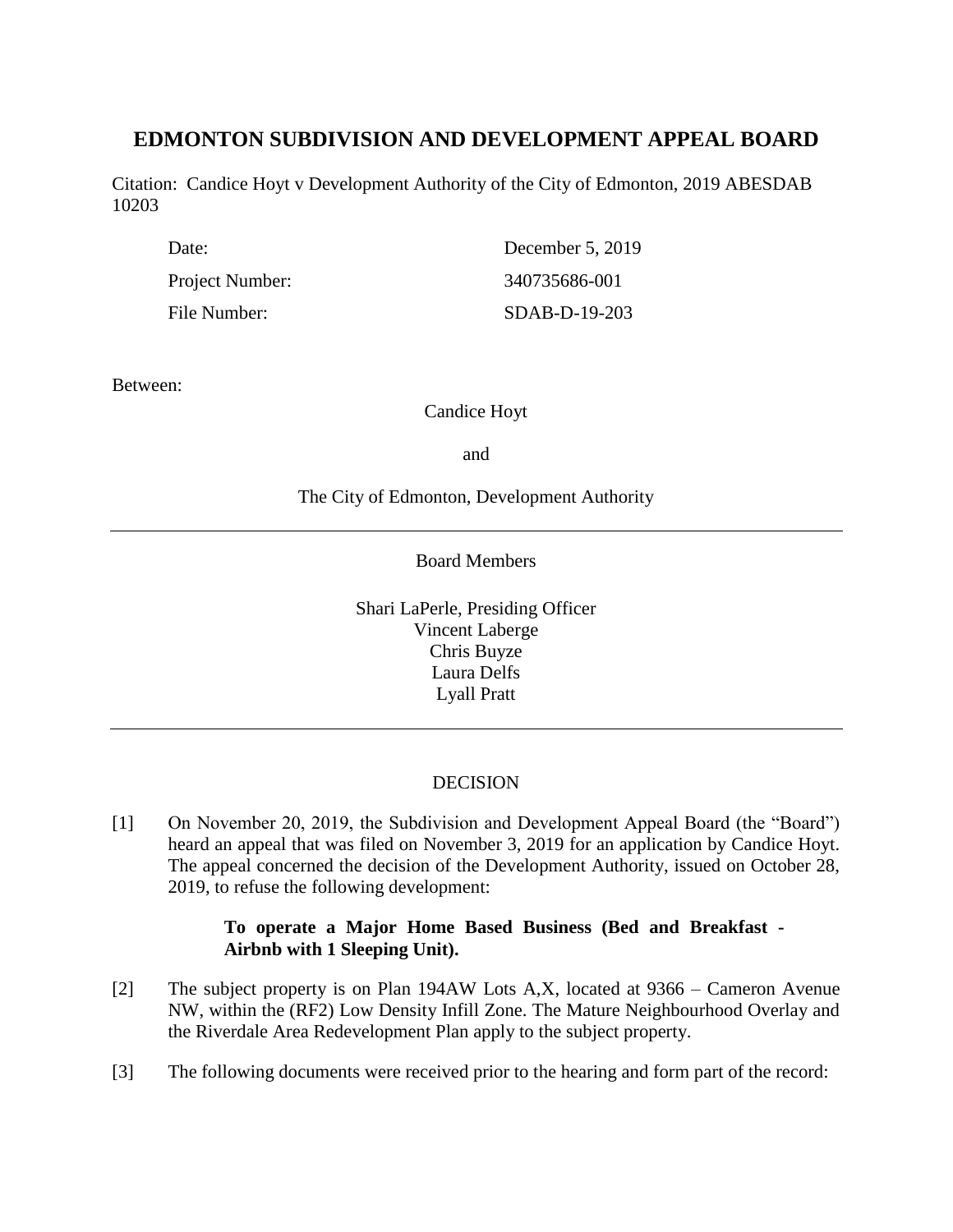- Copy of the Development Permit application with attachments and the refused Development Permit;
- The Development Officer's written submission;
- The Appellant's written submissions;
- Two letters from neighbouring property owners in opposition to the proposed development; and
- One online response in support of the proposed development.
- [4] The following exhibit was presented during the hearing and forms part of the record:
	- $\bullet$  Exhibit A Two photographs showing the street view of the neighbourhood submitted by the Appellant.

### **Preliminary Matters**

- [5] At the outset of the appeal hearing, the Presiding Officer confirmed with the parties in attendance that there was no opposition to the composition of the panel.
- [6] The Presiding Officer outlined how the hearing would be conducted, including the order of appearance of parties, and no opposition was noted.
- [7] The appeal was filed on time, in accordance with section 686 of the *Municipal Government Act*, RSA 2000, c M-26.

#### **Summary of Hearing**

- *i) Position of the Appellants, C. and D. Hoyt*
- [8] The Bed and Breakfast (B&B) is a one room unit at the back of the dwelling.
- [9] The B&B is used by a single tourist for up to six weeks at a time.
- [10] Individuals using the B&B do not usually have a vehicle.
- [11] They have been operating the B&B since 2015 until they recently found out a Development Permit was required.
- [12] They spoke to the neighbouring property owners and received support from approximately 77 percent of the neighbourhood.
- [13] One of the letters received in opposition had concerns mainly due to parking. In their opinion, the majority of guests do not drive cars and the operation of a B&B will not increase traffic or parking on the street.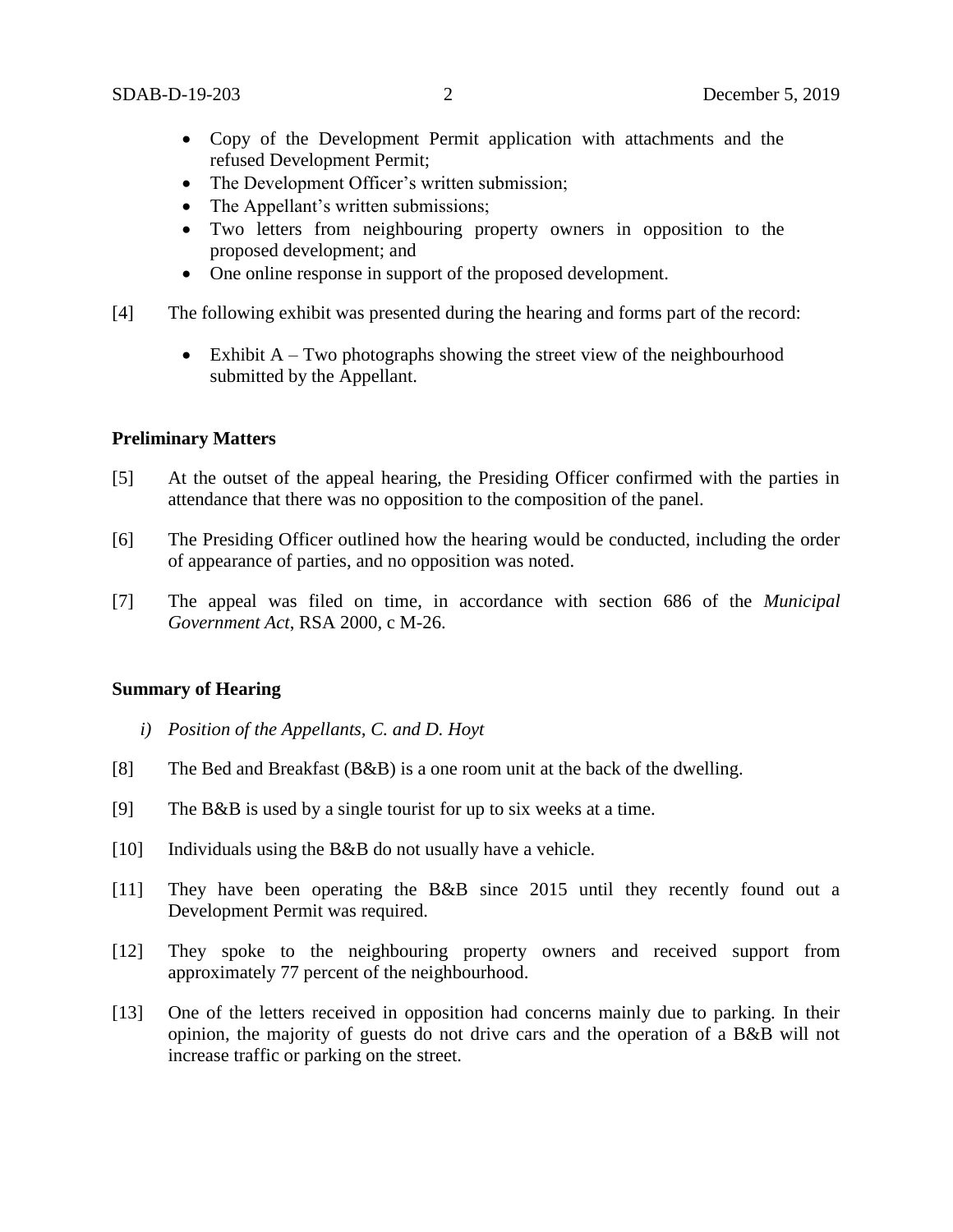- [14] Guests can walk to downtown amenities and they can use public transportation, which is approximately 350 metres from the subject site.
- [15] If a tourist requires a vehicle, they are able to work with their adjacent neighbour to secure parking on their driveway that can accommodate four vehicles.
- [16] They ensure that they are at the residence when guests are at the subject site.
- [17] In their opinion, refusing the permit due to parking is not a valid reason.
- [18] They referred to photographs showing parking along the road in front of their house and the house that has provide driveway access if necessary (*Exhibit A*).
- [19] The Appellants provided the following information in response to questions by the Board:
	- a. Parking permits are required for this area of Cameron Avenue, and the Appellants have been issued two permits that allow parking in front of their property. They are also able to obtain temporary parking passes for their guests from the Residential Parking Program, but they find the process to be onerous.
	- b. The parking restriction is from 9:00 a.m. to 5:00 p.m. Monday to Friday with a twohour limit to prevent people from parking for the whole day during work hours downtown. Parking is allowed all day during the weekend.
	- c. It would be difficult to park in the rear yard where there are concrete tiles due to the slope.
	- d. The majority of driveways are in the rear of the property where people park. Only a few people park on the road.
	- e. They do not have any on-site parking at their property.
	- f. They do not intend to advertise for the B&B until the appeal process is over. They intend to indicate that restricted parking is available when they advertise the B&B.
	- *ii) Position of D. Persson, an affected Property Owner in Opposition of the Appellant*
- [20] She has owned two rental properties since 1989 east of the subject site.
- [21] In her opinion, parking has been an issue for years. However, some of the parking issues have been alleviated with the two-hour parking restriction.
- [22] The laneway behind Cameron Avenue has been closed.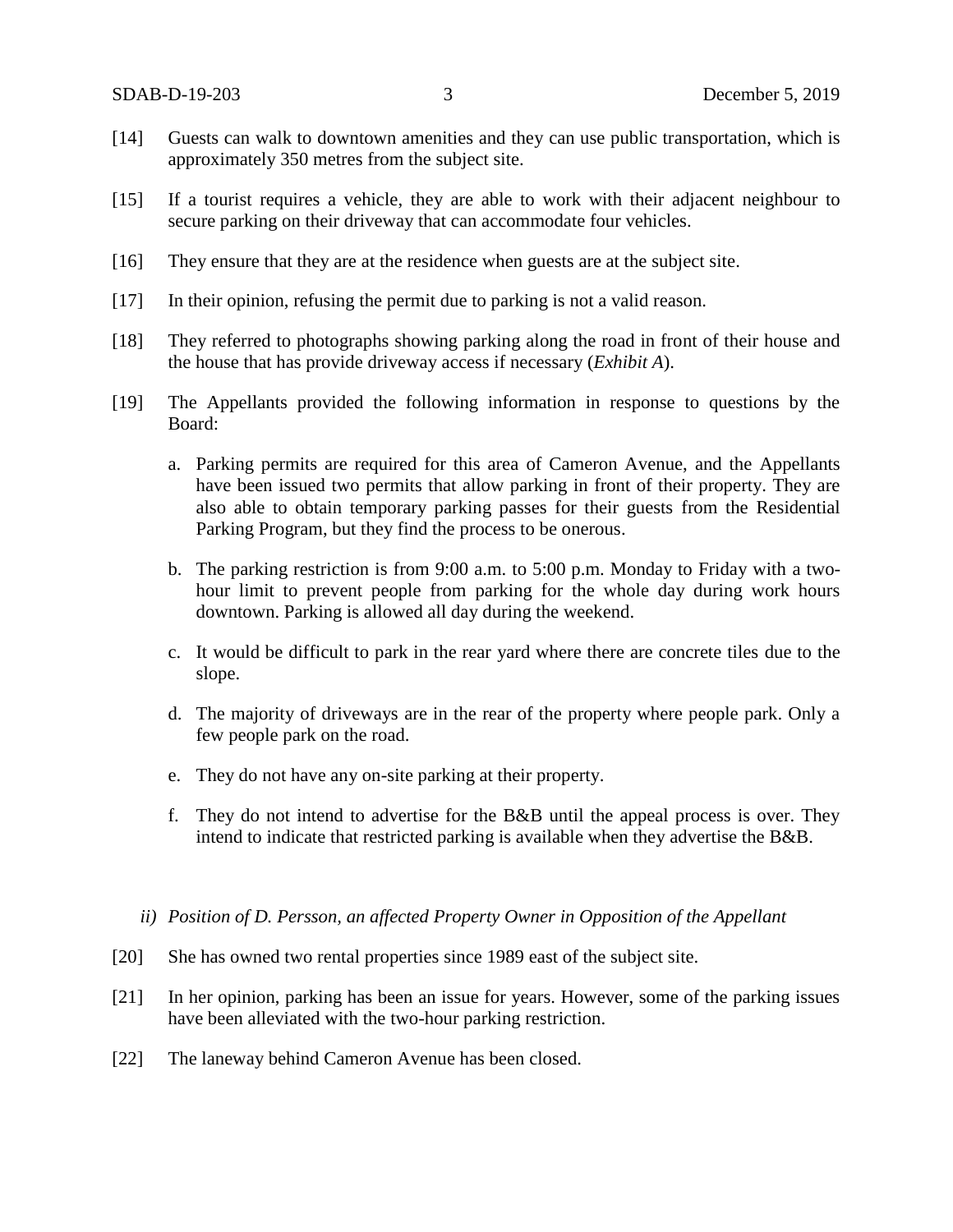- [23] The hill to the river valley can be difficult to drive on in the winter, which makes it difficult for residents to access their rear driveways.
- [24] Most of the neighbouring property owners have two cars and some vehicles are parked on the street.
- [25] There is an apartment building across the street from the subject site that does not always have enough room for people to park.
- [26] There are times on the weekend where the street is full of vehicles.
- [27] She is concerned that the Appellant may have talked to tenants rather than property owners.
- [28] Her main concern is parking and she is concerned how it will be monitored.
- [29] She spoke to neighbours along Cameron Avenue who were not aware of the B&B.
- [30] The neighbours that she spoke to also have concerns regarding parking.
- [31] Ms. Persson provided the following information in response to questions by the Board:
	- a. Her tenants each have two cars and two parking permits.
	- b. She has not seen any unusual activity since the B&B started operating in 2015.
	- c. She agrees that this area is a walkable community.

#### *iii) Position of the Development Officer, K. Yeung*

- [32] The Development Authority did not appear at the hearing and the Board relied on Mr. Yeung's written submission.
	- *iv) Rebuttal of the Appellant, C. and D. Hoyt*
- [33] They spoke to some of the residents at the apartment building across the street who indicated that they received notice of the hearing but did not submit anything.
- [34] They could rent out their house to anyone which does not require a development permit.
- [35] They are agreeable to all of the suggested conditions of the Development Officer.
- [36] The B&B would not change the character of the neighbourhood if even one car came to the site on occasion.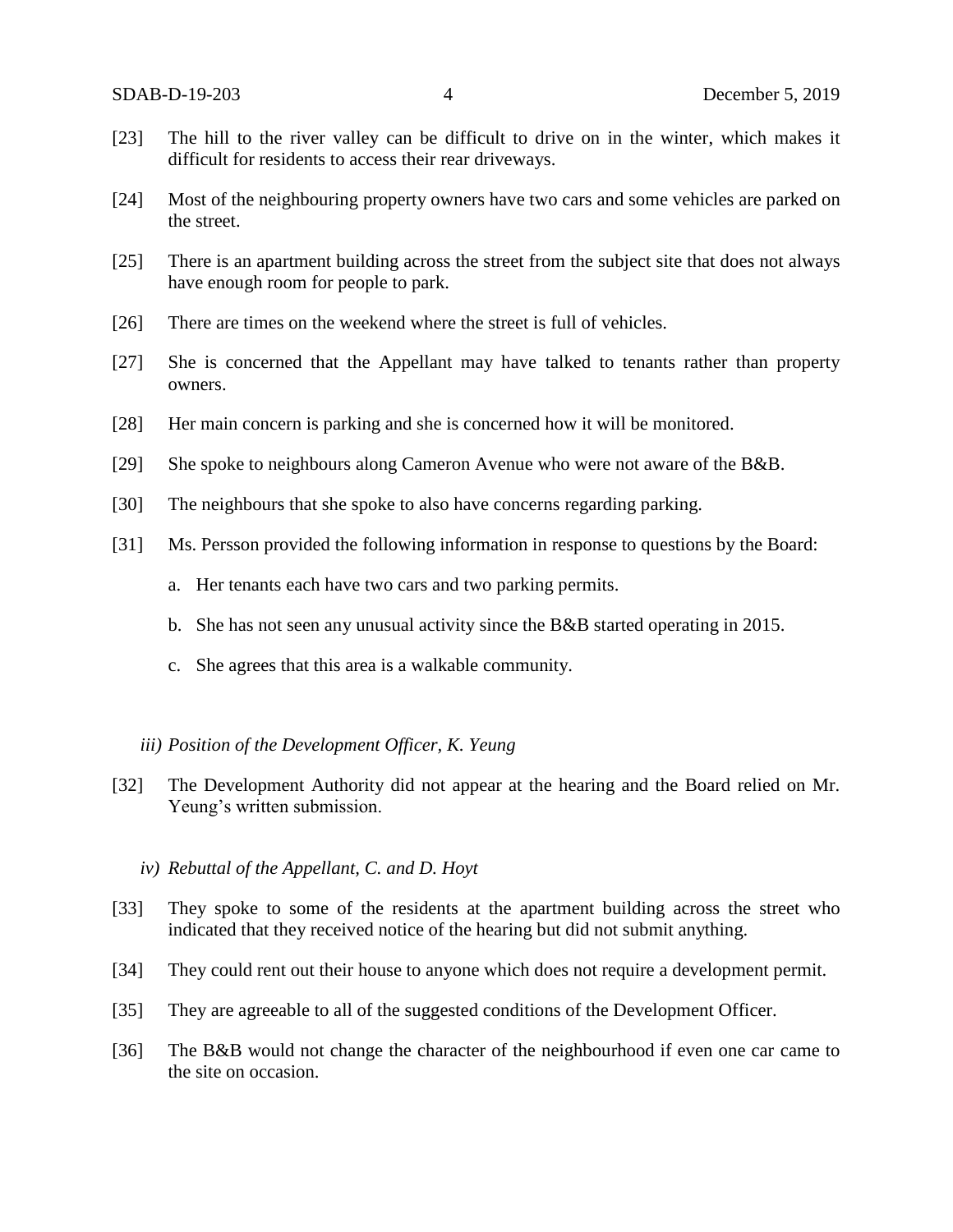[37] Their B&B advertisement specifies one guest. They have tried to have more than one guest at a time but that did not work out.

## **Decision**

- [38] The appeal is **ALLOWED** and the decision of the Development Authority is **REVOKED**. The development is **GRANTED** as applied for to the Development Authority, subject to the following **CONDITIONS**:
	- 1. The business owner must live at the site. The business use must be secondary to the residential use of the building and shall not change the residential character of the Dwelling or Accessory Building (Section 7.3(7)).
	- 2. There shall be no exterior display or advertisement other than an identification plaque or sign a maximum of 20 cm  $(8)$  x 30.5 cm  $(12)$  in size located on the dwelling (Section 75.1).
	- 3. The Major Home Based Business shall not generate pedestrian or vehicular traffic, or parking, in excess of that which is characteristic of the Zone in which it is located (Section 75.3).
	- 4. If non-resident employees or business partners are working on-site, the maximum number shall not exceed the number applied for with this application.
	- 5. If there are visits associated with the business the number shall not exceed the number applied for with this application.
	- 6. There shall be no outdoor business activities, or outdoor storage of material or equipment associated with the business (Section 75.5).
	- 7. The number of temporary sleeping accommodations on-site shall not exceed two. Cooking facilities are prohibited within temporary sleeping accommodations (Section 75.7).
	- 8. No offensive noise, odour, vibration, smoke, litter, heat or other objectionable effect shall be produced.
	- 9. The business use must maintain the privacy and enjoyment of adjacent residences and the characteristic of the neighborhood.
	- 10. This Development Permit may be cancelled at any time if the Home Based Business as stated in the Permit Details changes (Section 17.2).
	- 12. This approval is for a 5 year period from the date of this decision. A new Development Permit must be obtained to continue to operate the business from this location.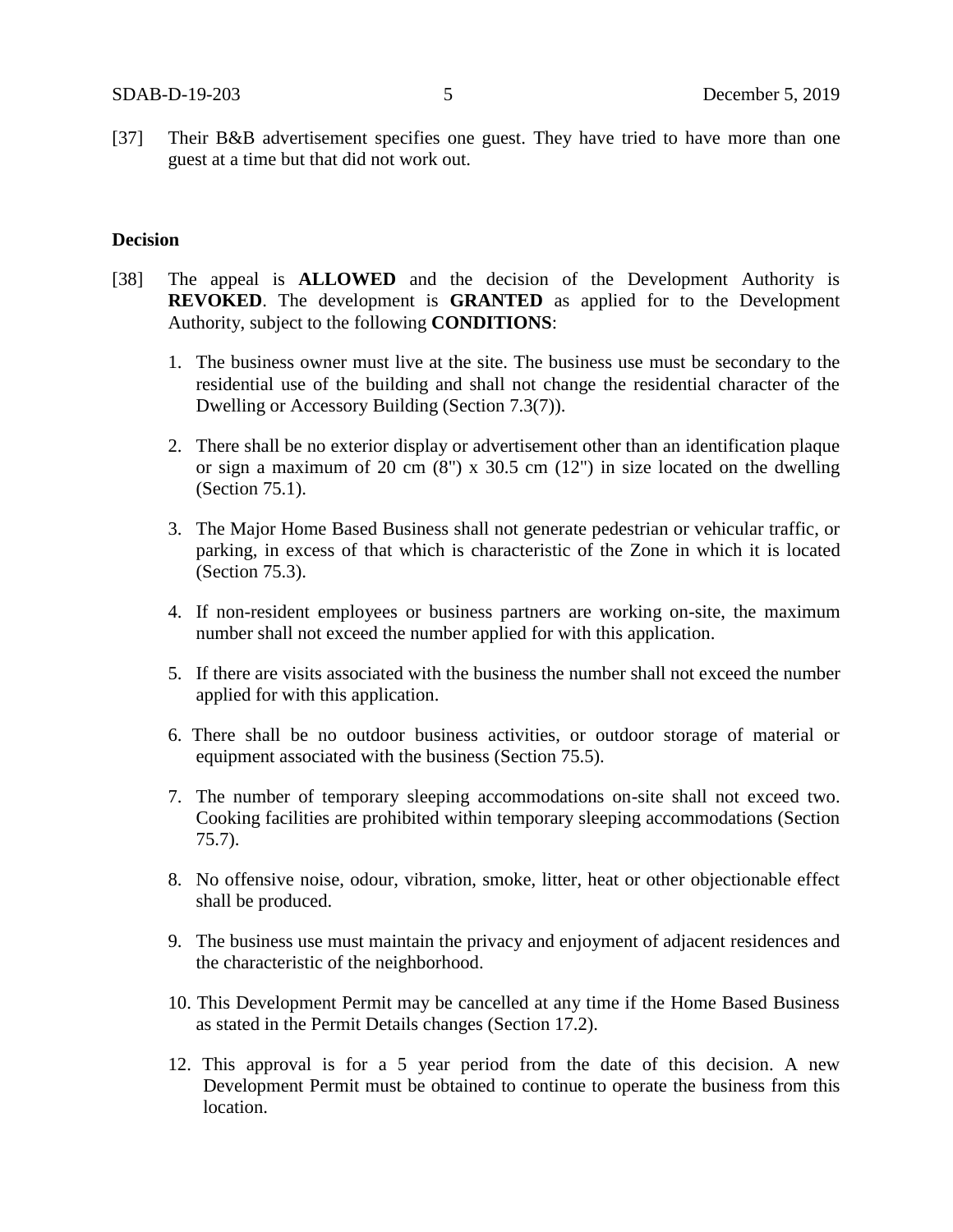ADVISEMENT:

- 1. This Development Permit is not a Business Licence.
- [39] In granting the development the following variance to the *Edmonton Zoning Bylaw* is allowed:
	- 1. The minimum required number of two on-site parking spaces per Section 54.2, Schedule  $1(A)(3)$  and  $(8)(a)$  is varied to allow a deficiency of two on-site parking spaces, thereby allowing no on-site parking spaces.

### **Reasons for Decision**

- [40] The proposed development, a Major Home Based Business (Bed and Breakfast Airbnb with 1 Sleeping Unit) is a Discretionary Use in the (RF2) Low Density Infill Zone.
- [41] Based on the evidence submitted, the Board is satisfied that the Principal Dwelling will remain the primary residence of the Appellants. The Board was also satisfied that the proposed operations of the one bedroom Bed and Breakfast will fulfill section 7.3(7), of the definition of a Major Home Based Business:

*The business Use must be secondary to the Residential Use of the building and shall not change the residential character of the Dwelling or Accessory building.*

- [42] The Board heard that the scale of the business is limited, with only one guest and one room used for the Bed and Breakfast operations.
- [43] The Site in question features a number of physical Site limitations that were thoroughly discussed by all parties at the hearing. This includes a relatively small lot, small rear amenity space, no current access to the adjacent lane, and no on-site parking.
- [44] All parties at the hearing agreed that in the winter, driving conditions on the hill on Cameron Avenue can be difficult for residents. Residents are unable to use the lane due to the slope and are accustomed to parking on Cameron Avenue.
- [45] Notwithstanding the difficulties this presents, the City has implemented two-hour restricted parking on Cameron Avenue for some time and parking passes are available for residents in the neighbourhood. The Board heard evidence that this parking pass system is adequately meeting the needs of the neighbourhood.
- [46] The Board was presented with photographic evidence that there is sufficient on-street parking for residents during the day, and evening hours/weekend parking is unrestricted and available to the public, which meets the needs of the neighbourhood at these times.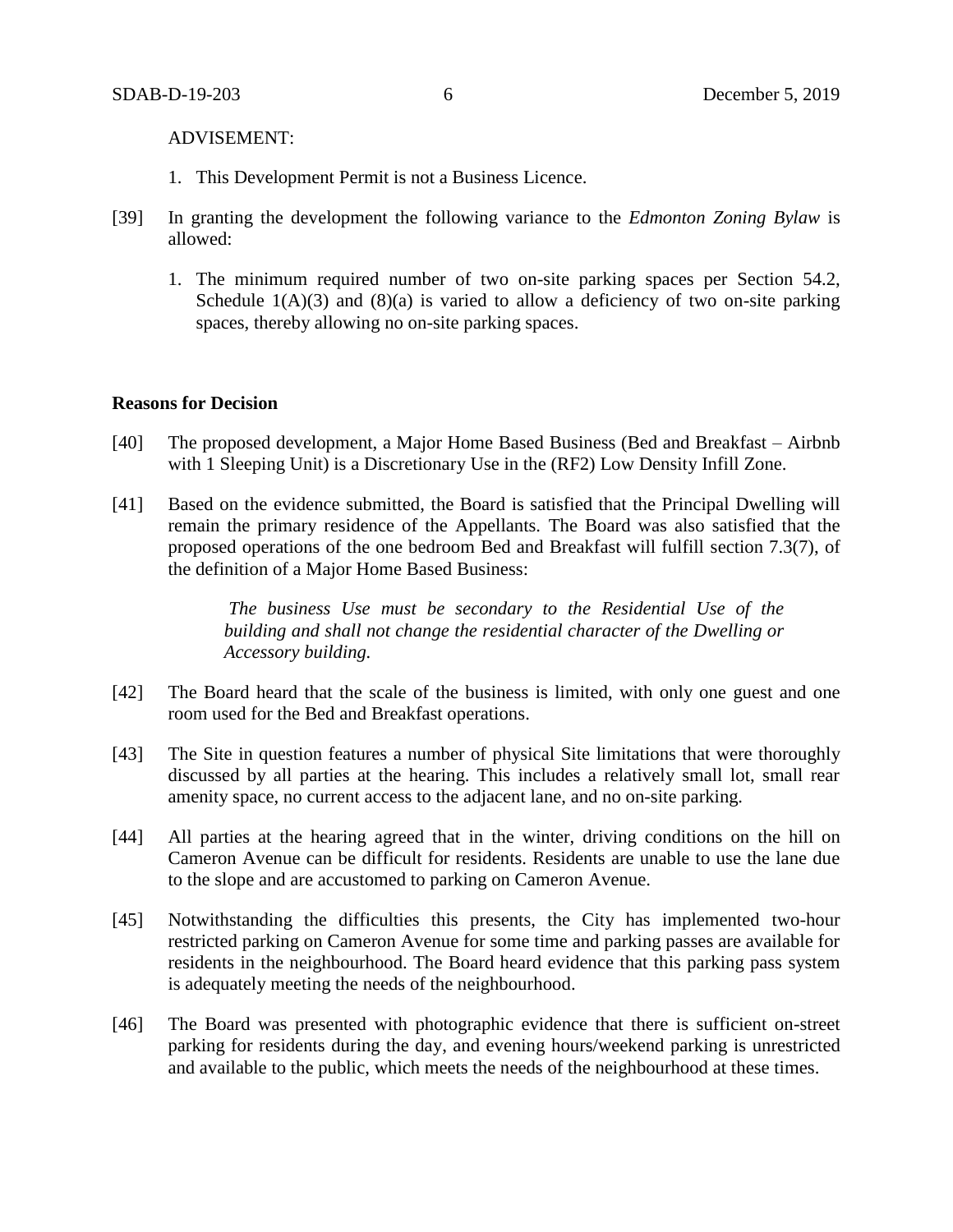- [47] Based on the evidence submitted, the slope of the hill in the rear lane makes it difficult for residents to access and use this area. There are also wooden stairs that control the grade and prevent the Appellant's possible access to parking at the rear of the subject Site. The Board agreed with the Appellant that it would likely not be possible to create on-site parking in the rear of the Site, even if they desired to do so.
- [48] The Board heard evidence from the Appellants that the subject Bed and Breakfast attracts guests who do not require a vehicle given the proximity of public transportation and downtown amenities. This area near Cameron Avenue is considered to be a walkable neighbourhood.
- [49] The Appellants limit the number of guests at the Major Home Based Business to one at a time, and the Board believes this will address the potential impacts of any parking issues if the client brings a vehicle. The Appellants also have an agreement with an adjacent neighbour that guests could park on their driveway if needed.
- [50] The Board notes it has received written opposition from two neighbouring property owners and one email in support of the Bed and Breakfast.
- [51] The Appellant further provided the Board with a petition from neighbouring property owners within the 60-metre radius that are in support of the proposed development.
- [52] Overall, the Board is satisfied that the Major Home Based Business meets the regulations of section 75.3 of the *Edmonton Zoning Bylaw* that states "The business shall not generate pedestrian or vehicular traffic, or parking, in excess of that which is characteristic of the zone in which it located."
- [53] Based on the evidence submitted by both parties, the Board is satisfied that the proposed Major Home Based Business is compatible with the residential nature of the neighbourhood, particularly given the scale and nature of its proposed operations. The impact of this Bed and Breakfast will be indistinguishable from another adult resident on the Site.
- [54] Based on the above, it is the opinion of the Board that the proposed development will not unduly interfere with the amenities of the neighbourhood, nor materially interfere with or affect the use, enjoyment or value of neighbouring parcels of land.

Showshank

Shari LaPerle, Presiding Officer Subdivision and Development Appeal Board

CC: City of Edmonton, Development & Zoning Services, Attn: K. Yeung / A. Wen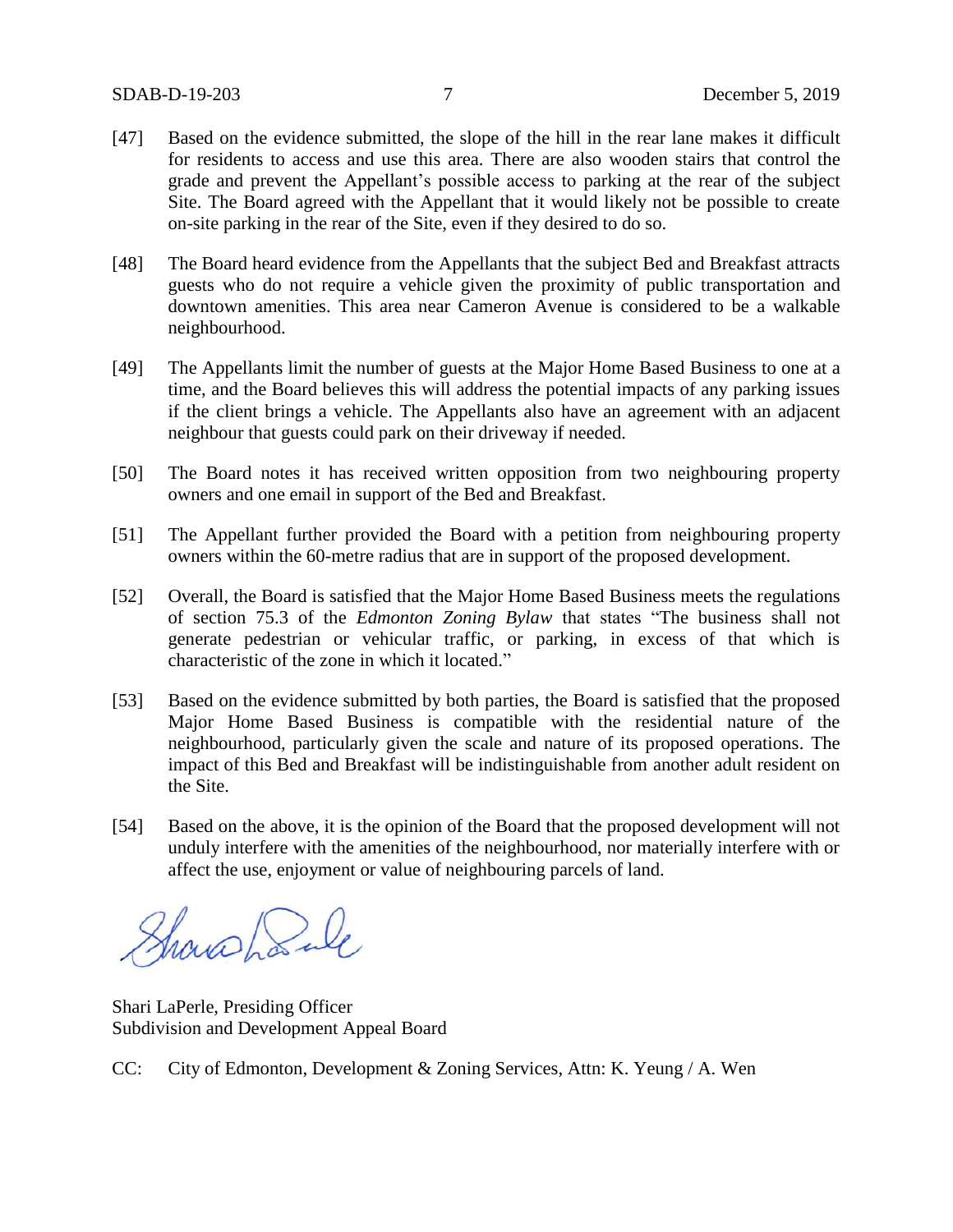#### **Important Information for the Applicant/Appellant**

- 1. This is not a Business Licence. A Business Licence must be obtained separately from Development & Zoning Services, located on the 2nd Floor, Edmonton Tower, 10111 – 104 Avenue NW, Edmonton, AB T5J 0J4.
- 2. Obtaining a Development Permit does not relieve you from complying with:
	- a) the requirements of the *Edmonton Zoning Bylaw*, insofar as those requirements have not been relaxed or varied by a decision of the Subdivision and Development Appeal Board,
	- b) the requirements of the *Alberta Safety Codes Act*,
	- c) the *Alberta Regulation 204/207 – Safety Codes Act – Permit Regulation*,
	- d) the requirements of any other appropriate federal, provincial or municipal legislation,
	- e) the conditions of any caveat, covenant, easement or other instrument affecting a building or land.
- 3. When an application for a Development Permit has been approved by the Subdivision and Development Appeal Board, it shall not be valid unless and until any conditions of approval, save those of a continuing nature, have been fulfilled.
- 4. A Development Permit will expire in accordance to the provisions of section 22 of the *Edmonton Zoning Bylaw, Bylaw 12800*, as amended.
- 5. This decision may be appealed to the Alberta Court of Appeal on a question of law or jurisdiction under section 688 of the *Municipal Government Act*, RSA 2000, c M-26. If the Subdivision and Development Appeal Board is served with notice of an application for leave to appeal its decision, such notice shall operate to suspend the Development Permit.
- 6. When a decision on a Development Permit application has been rendered by the Subdivision and Development Appeal Board, the enforcement of that decision is carried out by Development & Zoning Services, located on the 2nd Floor, Edmonton Tower, 10111 – 104 Avenue NW, Edmonton, AB T5J 0J4.

*NOTE: The City of Edmonton does not conduct independent environmental checks of land within the City. If you are concerned about the stability of this property for any purpose, you should conduct your own tests and reviews. The City of Edmonton, when issuing a development permit, makes no representations and offers no warranties as to the suitability of the property for any purpose or as to the presence or absence of any environmental contaminants on the property.*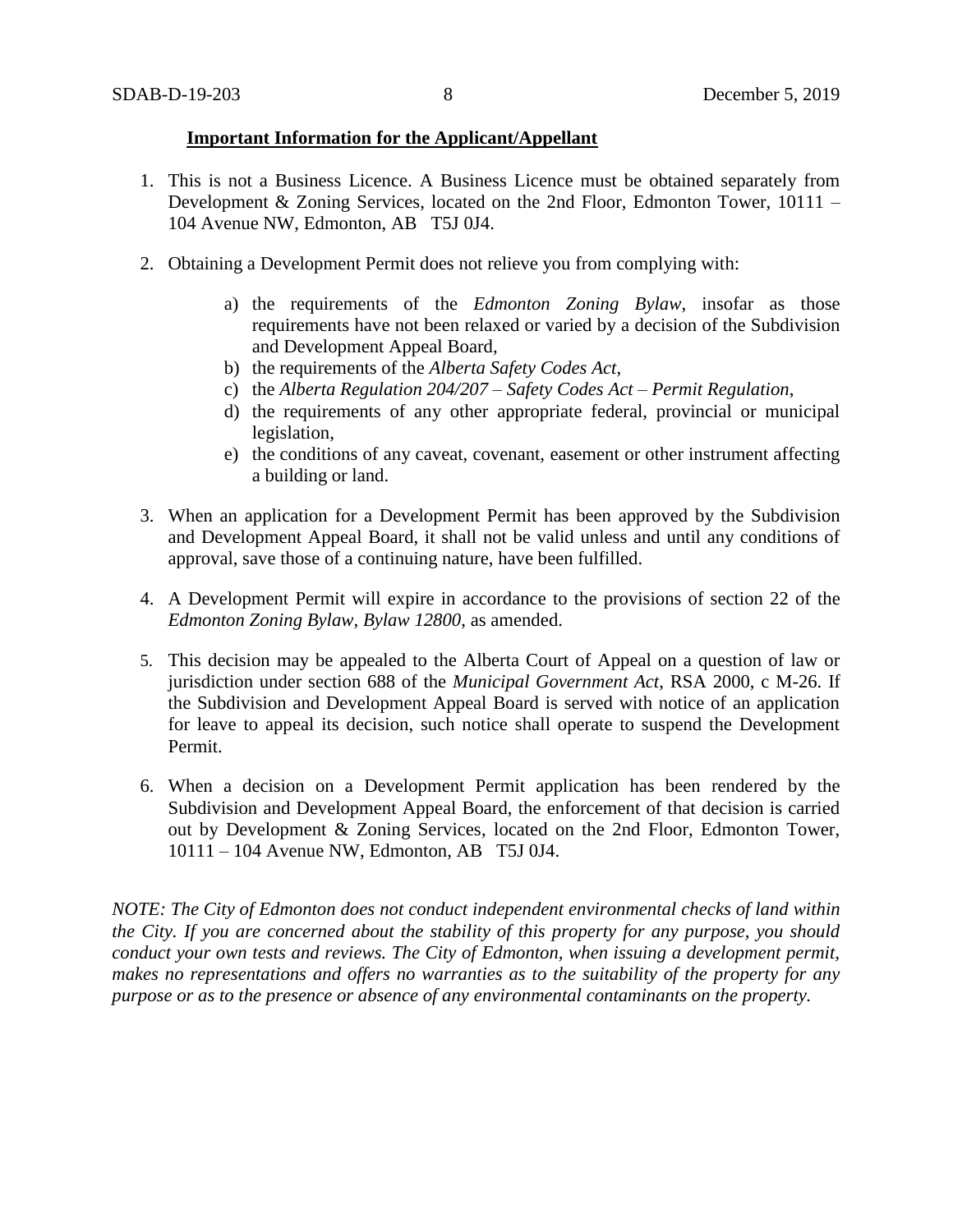# **EDMONTON SUBDIVISION AND DEVELOPMENT APPEAL BOARD**

Citation: CC Growth Corp. v Development Authority of the City of Edmonton, 2019 ABESDAB 10204

| Date:           | December 5, 2019 |
|-----------------|------------------|
| Project Number: | 344042295-002    |
| File Number:    | SDAB-D-19-204    |

Between:

CC Growth Corp.

and

## The City of Edmonton, Development Authority

Board Members

Shari LaPerle, Presiding Officer Vincent Laberge Chris Buyze Laura Delfs Lyall Pratt

# DECISION

[1] On November 20, 2019, the Subdivision and Development Appeal Board (the "Board") heard an appeal that was filed on November 7, 2019 for an application by Planworks Architecture Inc. The appeal concerned the decision of the Development Authority, issued on November 6, 2019, to refuse the following development:

## **To change the use from a General Retail Store to a Cannabis Retail Sales, and construct interior alterations.**

- [2] The subject property is on Plan 1822765 Blk 13 Lot 64, located at 9325 156 Street NW, within the (CB2) General Business Zone. The Main Streets Overlay applies to the subject property.
- [3] The following documents were received prior to the hearing and form part of the record: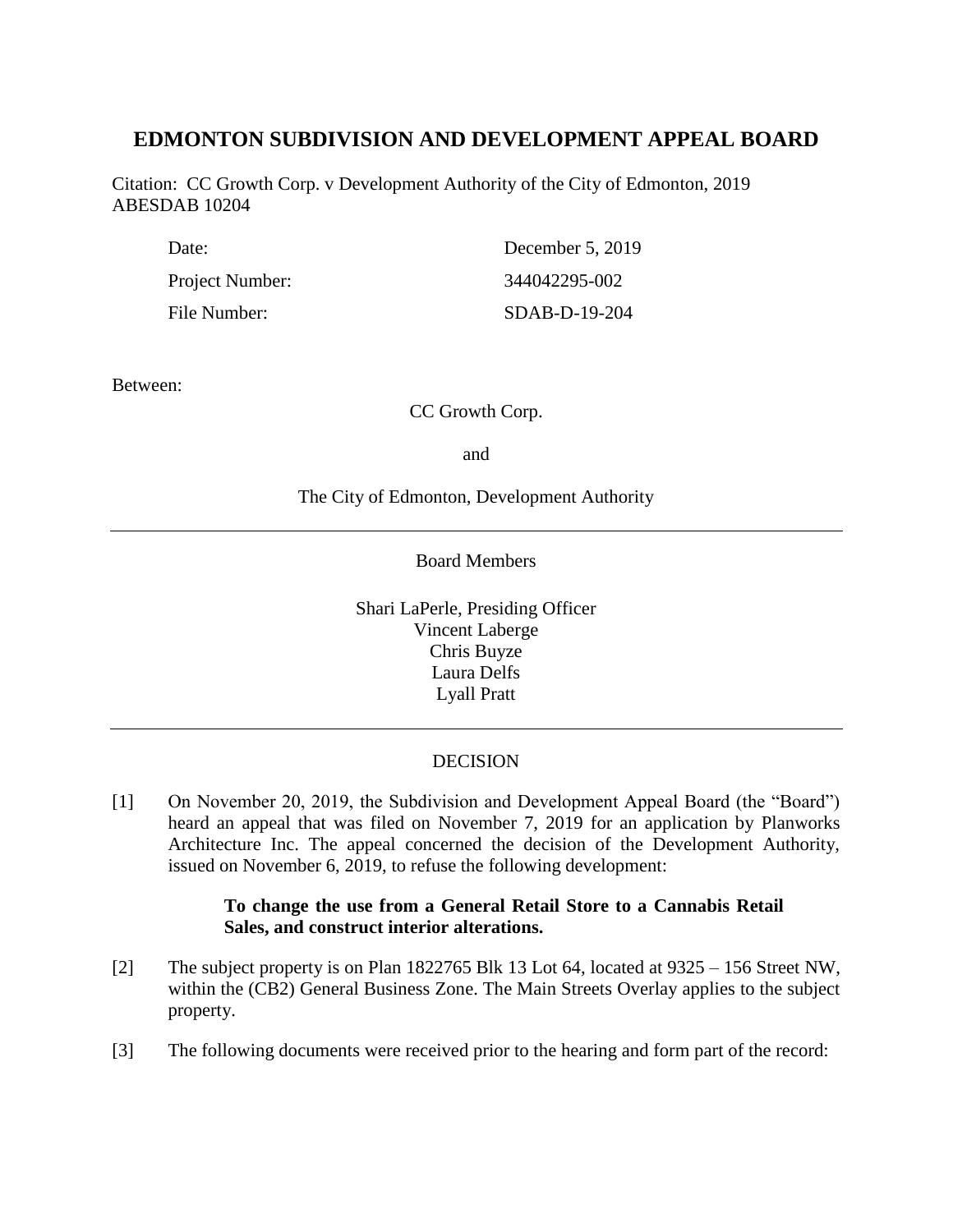- Copy of the Development Permit application with attachments, proposed plans, and the refused Development Permit;
- The Development Officer's written submissions;
- The Appellant's written submissions;
- A letter in opposition from the West Jasper / Sherwood Community League;
- An email in opposition from a neighbouring property owner; and
- An online response in opposition.
- [4] The following exhibits were presented during the hearing and form part of the record:
	- Exhibit A City of Edmonton Slim Map of the area, submitted by the Appellant.
	- Exhibit B SDAB-D-19-192 Decision, submitted by the Appellant.
	- Exhibit  $C$  Notification Map, submitted by the Appellant.

### **Preliminary Matters**

- [5] At the outset of the appeal hearing, the Presiding Officer confirmed with the parties in attendance that there was no opposition to the composition of the panel.
- [6] The Presiding Officer outlined how the hearing would be conducted, including the order of appearance of parties, and no opposition was noted.
- [7] The appeal was filed on time, in accordance with section 686 of the *Municipal Government Act*, RSA 2000, c M-26.

#### **Summary of Hearing**

- *i) Position of the Appellant, K. Haldane, Ogilvie LLP representing CC Growth Corp.*
- [8] Section 340.1 states that the General Purpose of the CB2 General Business Zone is "to provide for businesses that require large Sites and a location with good visibility and accessibility along, or adjacent to, major public roadways."
- [9] The CB2 Zone is an intense commercial zone with a variety of Permitted Uses as highlighted in his submission, one being a Cannabis Retail Sales Use (TAB 2).
- [10] Some of the Uses could cause more of a nuisance on surrounding properties than a Cannabis Retail Sales Use would.
- [11] Section 70.2(b) states that any Site containing Cannabis Retail Sales shall not be less than:

100 metres from any Site being used for Community Recreation Services Use, a community recreation facility or as public lands at the time of application for the Development Permit for the Cannabis Retail Sales.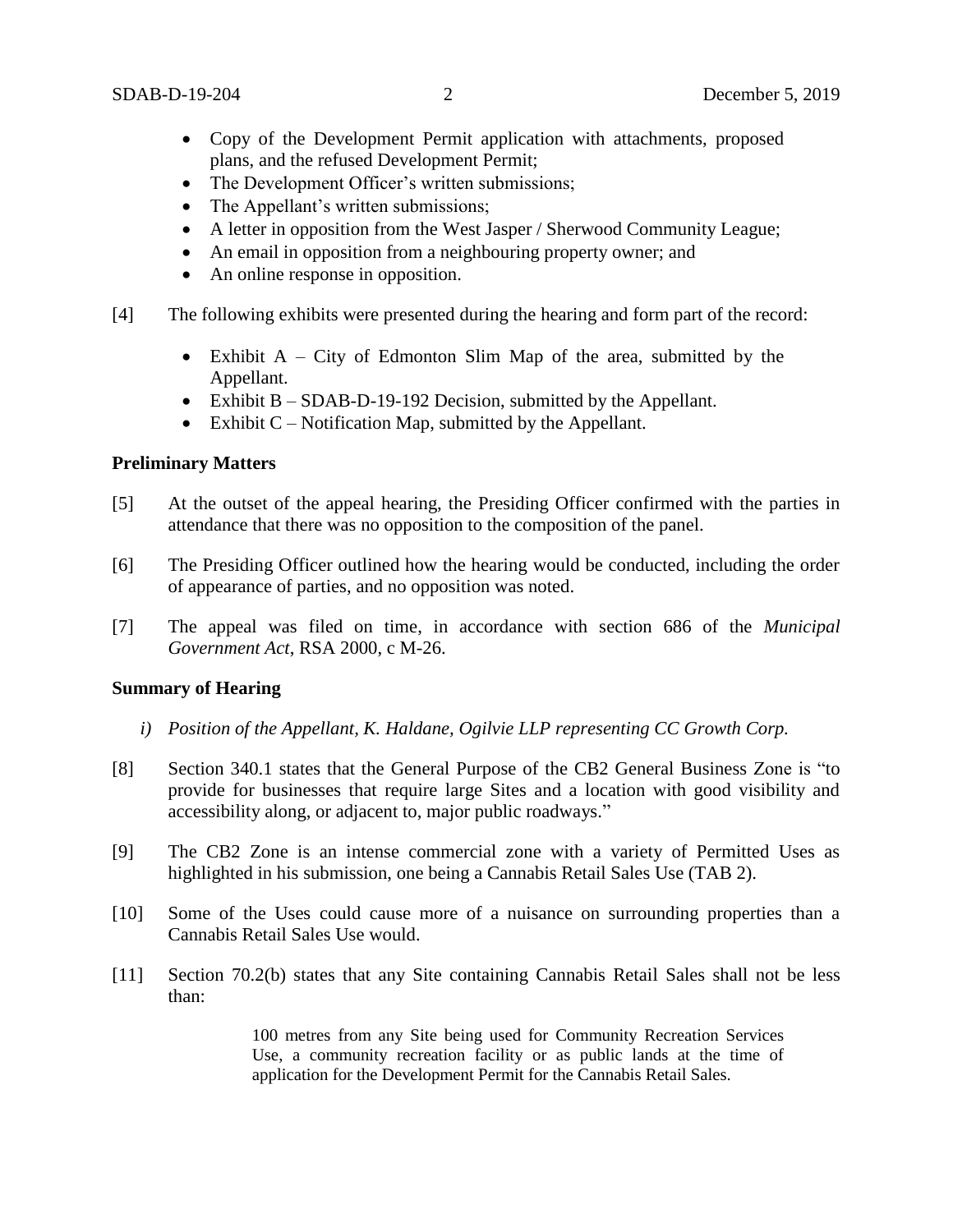- [12] The park east of the subject site is zoned (AP) Public Parks and the Development Officer has no discretion to vary that separation distance regulation.
- [13] Section 819 of the Main Streets Overlay applies to the subject site. The General Purpose of this Overlay is:

to encourage and strengthen the pedestrian-oriented character of Edmonton's main street commercial areas that are located in proximity to residential and transit-oriented areas, by providing visual interest, transparent storefront displays, and amenities for pedestrians.

- [14] The proposed development will be oriented toward 156 Street. There will be no entrances on the east or south side of the subject site. This will comply with the Main Streets Overlay.
- [15] Section 819.8 states:

All vehicular access shall be from an Abutting Lane. Where there is no Abutting Lane, vehicular access shall be provided from a flanking public roadway. When a Site with existing vehicular access from a public roadway other than a Lane is redeveloped, the existing vehicular access shall be closed where an Abutting Lane exists, or relocated to a flanking public roadway where an Abutting Lane does not exist.

- [16] The City of Edmonton slim map and aerial photograph shows the context of what the area looks like and the location of the subject site and the Sherwood Community Park (TAB 5).
- [17] A slim map (*Exhibit A*) shows that there is a 100-metre separation buffer around the Sherwood Community Park. The 100-metre buffer goes through the subject site but not all the way to 156 Street and west site boundary. The measurement is from site boundary to site boundary and not to the door of the Cannabis Retail Sales Use (TAB 5).
- [18] The aerial photograph shows the location of the subject site in proximity to the buildings in the park where there is a community hall, soccer field, and a playground on the southeast corner of the Sherwood Community Park (TAB 5).
- [19] The architectural plans show that the building faces 156 Street. The bay for the proposed Cannabis Retail Sales Use is in the middle on the west side of the building.
- [20] An aerial site plan was referenced that shows the neighbourhood with a sketch of the building showing that all parking will be on the east side of the building between the RF1 Single Detached Residential Zone, the Park, and the commercial uses that occupy the building. The photograph shows the 100-metre radius from the back door of the Cannabis Retail Sales which brushes over the AP Zone boundary.
- [21] The Google map shows a walking distance path of approximately 143 metres from the door of the Cannabis Retail Sales Use to the Park (TAB 6).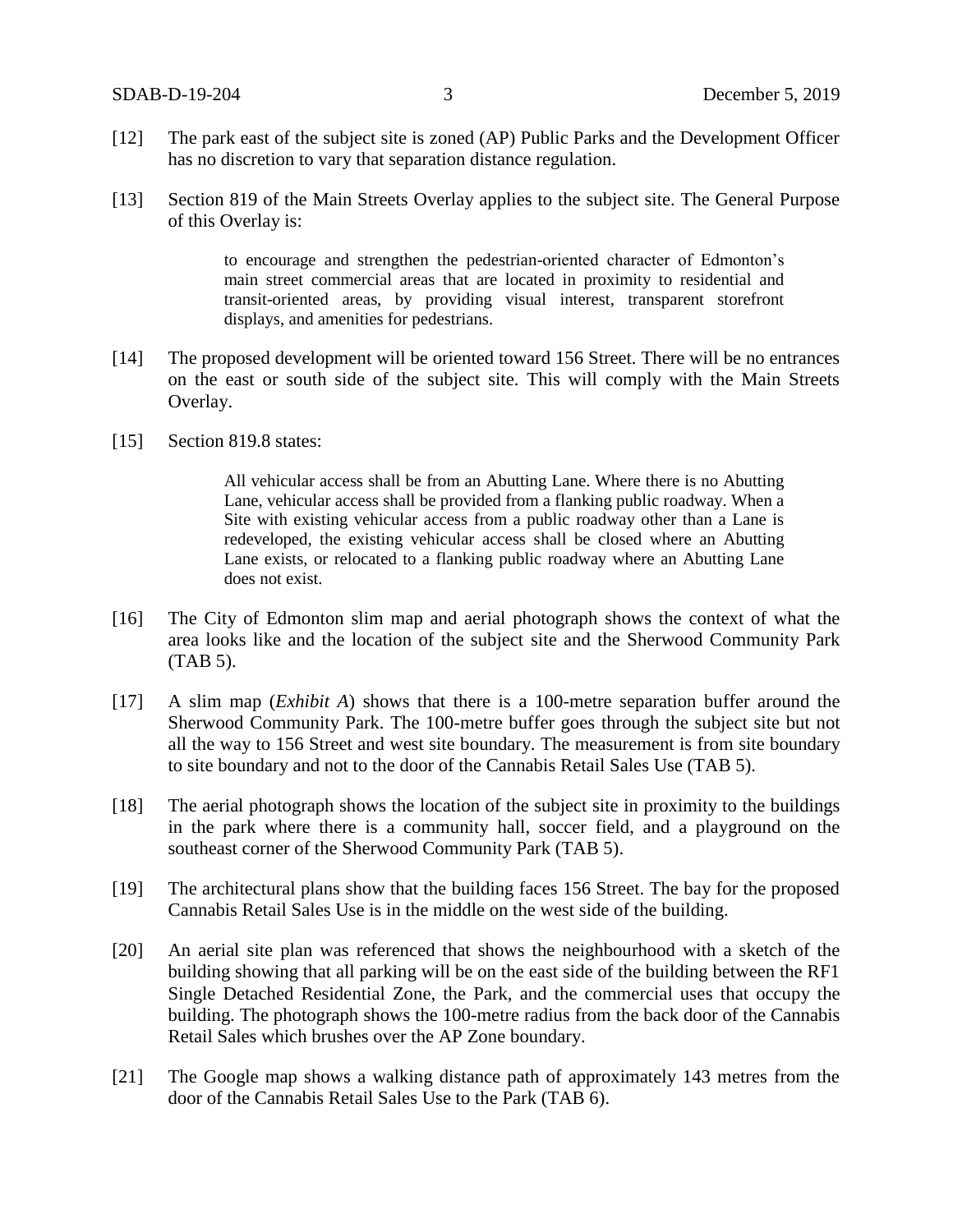- [22] The distance from the corner of 156 Street and 93a Avenue to the edge of the park is approximately 113 metres. The edge of the park to the playground is approximately 72 metres.
- [23] Mr. Haldane referenced City of Edmonton Bylaw 14614, *Public Places Bylaw* and stated that it is against the law to smoke cannabis in the Sherwood Community Park but not on the sidewalk across from the park.
- [24] In a previous SDAB-D-19-192 decision, the Development Officer indicated at that hearing that he was not aware of any problems related to the proximity of existing Cannabis Retail Sales to lands zoned A or AP within the City (*Exhibit B*).
- [25] With regard to the letters in opposition, the concerns do not arise from that the separation distance of 71 metres is too close and 100 metres is fine. They are more concerned that cannabis will fall into the hands of children.
- [26] The City in a recent Court of Appeal permission to appeal application suggests that the Court of Appeal decision, *Newcastle Centre GP Ltd v Edmonton (City),* 2014 ABCA 295 is misinterpreted by the Board and the Board needs to rethink how they grant variances to the separation distances between sensitive uses like parks, libraries, schools, and other Cannabis Retail Sales Uses. In his opinion, there is no harm that will arise with the separation distance.
- [27] He provided the Board with a document outlining 20 previous SDAB decisions granting variances to sensitive uses, excluding Direct Control appeals.
- [28] The Use itself is regulated and from a planning perspective in the CB2 Zone, apart from the concern to distribute to minors, this is a better Use for the site than other Permitted Uses.
- [29] With the regulations to operate a Cannabis Retail Sales, the proposed development will not have an impact on the surrounding neighbourhood.
- [30] Mr. Haldane provided the following information in response to questions by the Board.
	- a. The entrance to the proposed development will be off of 156 Street. There will be a second door that will be used for emergency purposes. Customers will be required to go around the building to access the front door.
	- b. He could not confirm where signage would be on the subject site.
	- c. He is agreeable to all of the suggested conditions of the Development Officer.
	- d. He could not confirm if the subject site is fully developed.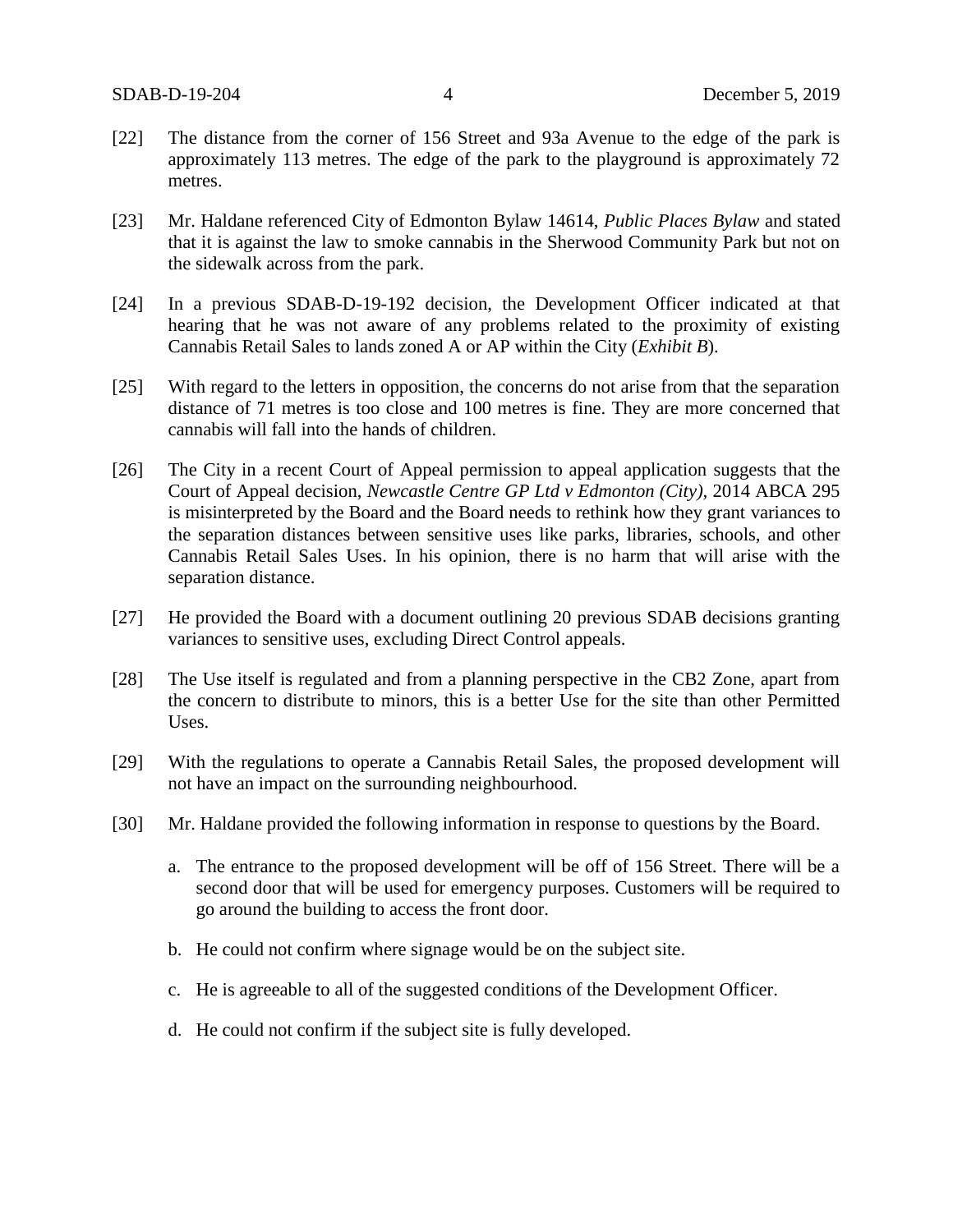- *ii) Position of the Development Officer, I. Welch*
- [31] There is an ongoing need for research and that is currently taking place as to the various effects of Cannabis in the built environment.
- [32] Many Uses have special regulations that are specific to siting and design criteria in the *Edmonton Zoning Bylaw*.
- [33] In his opinion, section 70 for Cannabis Retail Sales is no different. You can have Uses on the subject site but not without conditions or there could be a potential of harm or other impacts.
- [34] Even before Cannabis was legal, there was an appreciation that Cannabis is not good for children and should be restricted. This is not just access at the point of sale but access for potential of minors to access Cannabis in any way.
- [35] The subject park is used regularly by minors and children and is used by minor soccer and the community league.
- [36] There are two parts to enforcement of Cannabis. The actual enforcement of the law and the creation of conditions that minimize the ability to breach the law.
- [37] Section 70 regulations are part of the law by saying Cannabis should not be near where children congregate.
- [38] This is not a question of harm but a need to look at the broader public policy concern.
- [39] In his opinion, a 100-metre in separation distance is reasonable.
- [40] He would not grant the variance even if he had the power to do so.
- [41] It is not a question of evidence of harm but the question of public policy and what as a community is believed as potentially harmful.
- [42] In his opinion, given the overall site context and the context of the creation of the City regulations, the variance should not be granted.
- [43] Mr. Welch provided the following information in response to questions by the Board.
	- a. The regulations in the separation distance are to limit the opportunity for children to be able to obtain Cannabis product.
	- b. If a Cannabis Retail Sales is located closer to a park that minors use, there is an increase that children could have access to Cannabis.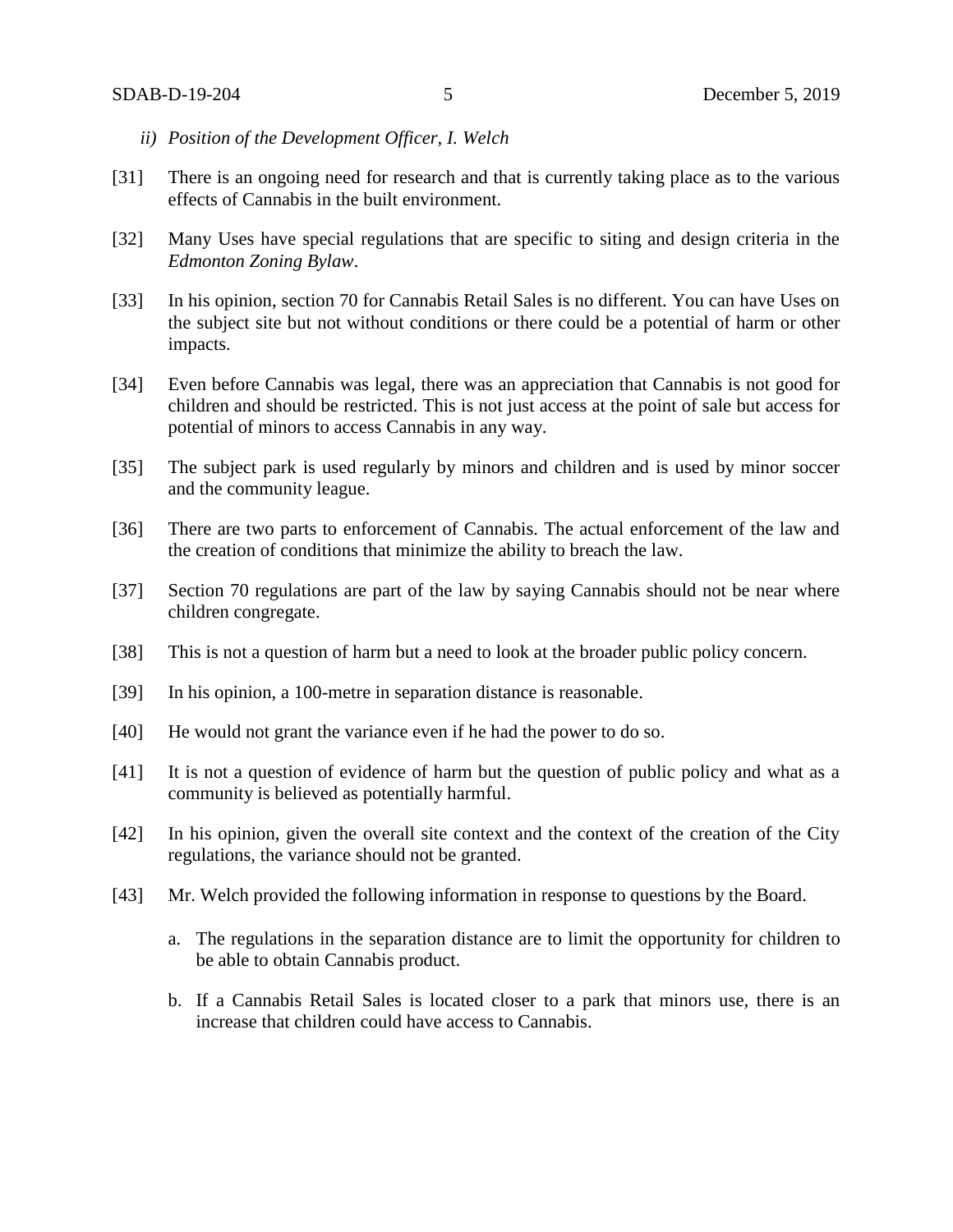#### *iii) Rebuttal of the Appellant*

- [44] The separation distance measurement is from site-to-site. The entrance to the Cannabis Retail Sales faces away from the Sherwood Community Park.
- [45] They could have a Cannabis Retail Sales only 100 metres away with the Cannabis Retailer facing the park with a main door on the site boundary and that Use would be permitted.
- [46] Customers have to walk around the building to access the entrance to the subject site.
- [47] Parking for the Cannabis Retail Sales at the rear of the building is the only thing that will face the Sherwood Community Park.

#### **Decision**

- [48] The appeal is **ALLOWED** and the decision of the Development Authority is **REVOKED**. The development is **GRANTED** as applied for to the Development Authority, subject to the following **CONDITIONS**:
	- 1. The Cannabis Retail Sales shall include design elements that readily allow for natural surveillance to promote a safe urban environment, where applicable and to the satisfaction of the Development Officer, including the following requirements:
		- a. customer access to the store is limited to a storefront that is visible from the street other than a Lane, or a shopping centre parking lot, or mall access that allows visibility from the interior of the mall into the store;
		- b. the exterior of all stores shall have ample transparency from the street;
		- c. Any outdoor lighting shall be designed to ensure a well-lit environment for pedestrians and illumination of the property; and
		- d. Landscaping shall be low-growing shrubs or deciduous trees with a high canopy at maturity to maintain natural surveillance.
	- 2. Exterior lighting shall be developed to provide a safe lit environment in accordance with Sections 51 and 58 and to the satisfaction of the Development Officer.
	- 3. Any outdoor lighting for any development shall be located and arranged so that no direct rays of light are directed at any adjoining properties, or interfere with the effectiveness of any traffic control devices. (Reference Section 51 of the Edmonton Zoning Bylaw 12800).

NOTES: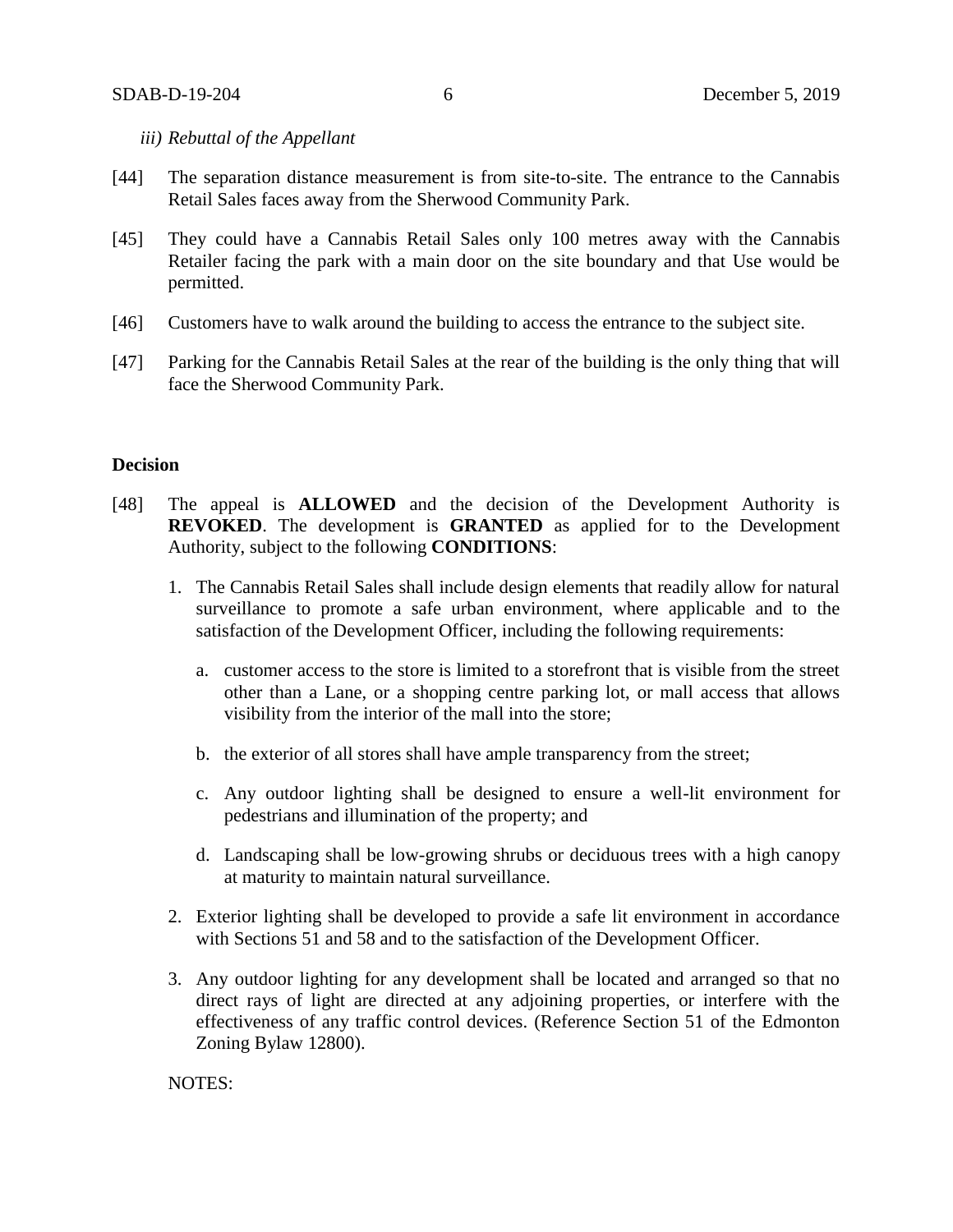- 1. The Development Permit shall not be valid unless and until the conditions of approval, save those of a continuing nature, have been fulfilled; and no notice of appeal from such approval has been served on the Subdivision and Development Appeal Board within the time period specified in subsection 21.1 (Ref. Section 17.1).
- 2. Signs require separate Development Applications.
- 3. This Development Permit is not a Business Licence. A separate application must be made for a Business Licence.
- [49] In granting the development the following variance to the *Edmonton Zoning Bylaw* is allowed:
	- 1. The minimum required separation distance for any Site containing Cannabis Retail Sales from public lands of 100 metres per section 70.2(b) is varied to allow a deficiency of 29 metres, thereby decreasing the minimum allowed to 71 metres.

#### **Reasons for Decision**

- [50] Cannabis Retail Sales is a Permitted Use in the (CB2) General Business Zone.
- [51] The proposed development, to change the use from a General Retail Store to a Cannabis Retail Sales, and construct interior alterations was refused by the Development Authority because the proposed Cannabis Retail Sales Use is 71 metres away from public lands (AP Public Parks Zone (Sherwood Community Park)).
- [52] The Board has granted the variance to this separation distance for the following reasons:
	- 1. The Main Streets Overlay applies to the subject Site and one of the requirements of the Overlay, is requiring the orientation of the main entrance for the proposed development to face west to 156 Street.
	- 2. The Development Authority provided a technical review of the proposed development and the Board confirms that there is only a separation distance requirement and all other aspects of the development comply with the *Edmonton Zoning Bylaw*.
	- 3. The Board was provided with evidence that the AP zoned Sherwood Community Park, which causes the separation distance deficiency, has no sitting park benches, picnic tables, structures, or playground within the 100 metres separation from the Cannabis Retail Sales store. Those park features are in the southeast corner of park Site and would require a significantly larger walking distance from the proposed development.
	- 4. The Board received opposition from the West Jasper / Sherwood Community League as well as two letters from the public in opposition to the proposed development. These concerns can be summarized as having concern for: the proximity of the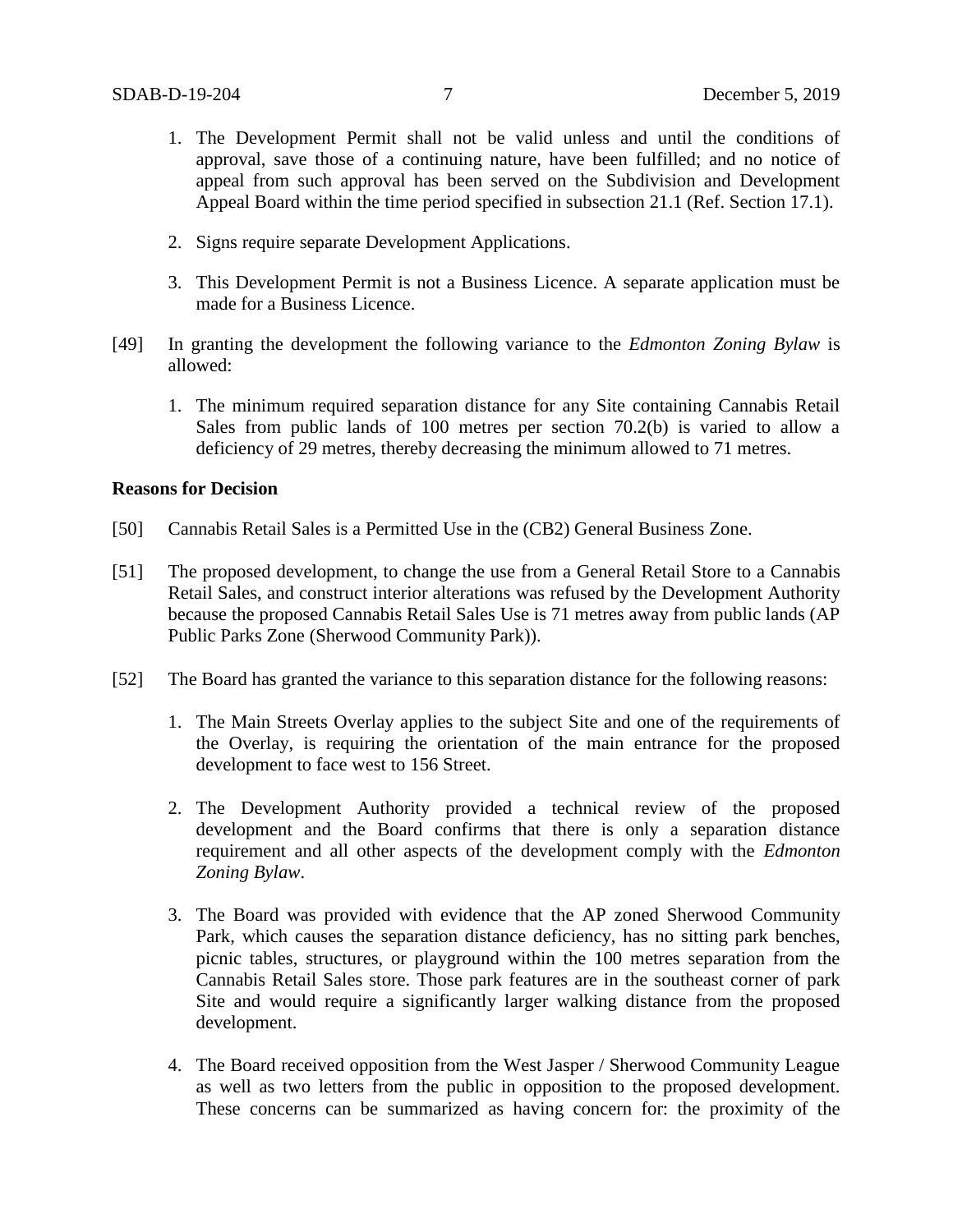proposed development to youth using the park, the potential that users of the Cannabis Retail Sales Use would consume products from the store at the park, and that the cannabis will in some way be visible and influence these minors.

The Boards agrees with the Appellant's submission that the *Public Places Bylaw* prohibits smoking of all sorts in AP Public Park Zones such as this Community Park and that smoking would not be allowed except on the sidewalk abutting a park site.

The Board also notes that minors are prohibited from entering the proposed Cannabis Retail Sales development and that Alberta Gaming, Liquor and Cannabis (AGLC) regulations limit the visibility of any products from outside the store.

- 5. The proposed development is not accessible from the east side of the building which would be in closer proximity to the Park Site. Any clients of the proposed development will be required to use 156 Street to access the store and the Board was provided evidence that pedestrian walking distance to the front door of the Cannabis Retail Sales to the Park Site would be 143 metres.
- [53] For all these reasons, the Board finds that the proposed development will not unduly interfere with the amenities of the neighbourhood, nor materially interfere with or affect the use, enjoyment or value of neighbouring parcels of land.

Showshanle

Shari LaPerle, Presiding Officer Subdivision and Development Appeal Board

CC: City of Edmonton, Development & Zoning Services, Attn: I Welch / H. Luke / P. Bekederemo City of Edmonton, Law Branch, Attn: M. Gunther City of Edmonton, Business Licensing, Attn: A. Hameed